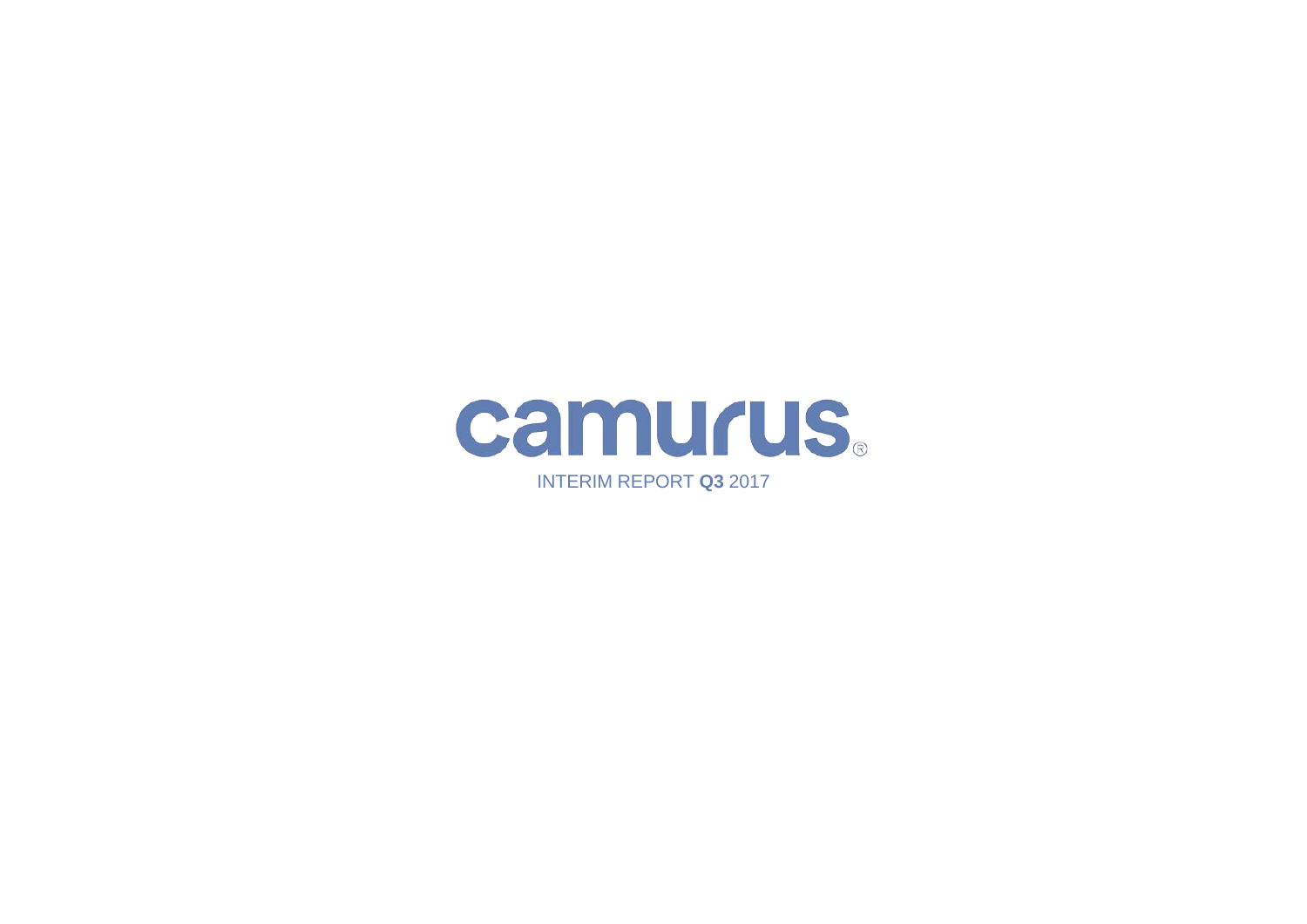#### **CONTENTS**

- **3** CEO statement
- **4** Q3 and Q1-Q3 in brief
- **5** Our development pipeline
- **6** Operational overview
- **8** Financial overview
- **9** Other disclosures
- **10** Auditors report
- **11** Financial information
- **19** Key figures & definitions
- **20** Financial notes

#### **FINANCIAL CALENDAR**

Full Year Report 2017 15 February 2018 Annual Report 2017 22 March 2018 Annual General Meeting

<sup>2018</sup> 3 May 2018



**"The FDA has set a PDUFA target action date for CAM2038 of January 19, 2018. If approved, this would trigger a US commercial launch early next year."**

Camurus is committed to developing and commercializing innovative and long-acting medicines for the treatment of severe and chronic conditions, including opioid dependence, pain, cancer and endocrine disorders. New drug products are based on our proprietary FluidCrystal® technologies with the purpose to deliver improved quality of life, treatment outcomes and resource utilization. The company's share is listed on Nasdaq Stockholm under the ticker "CAMX". For more information, visit **camurus.com**.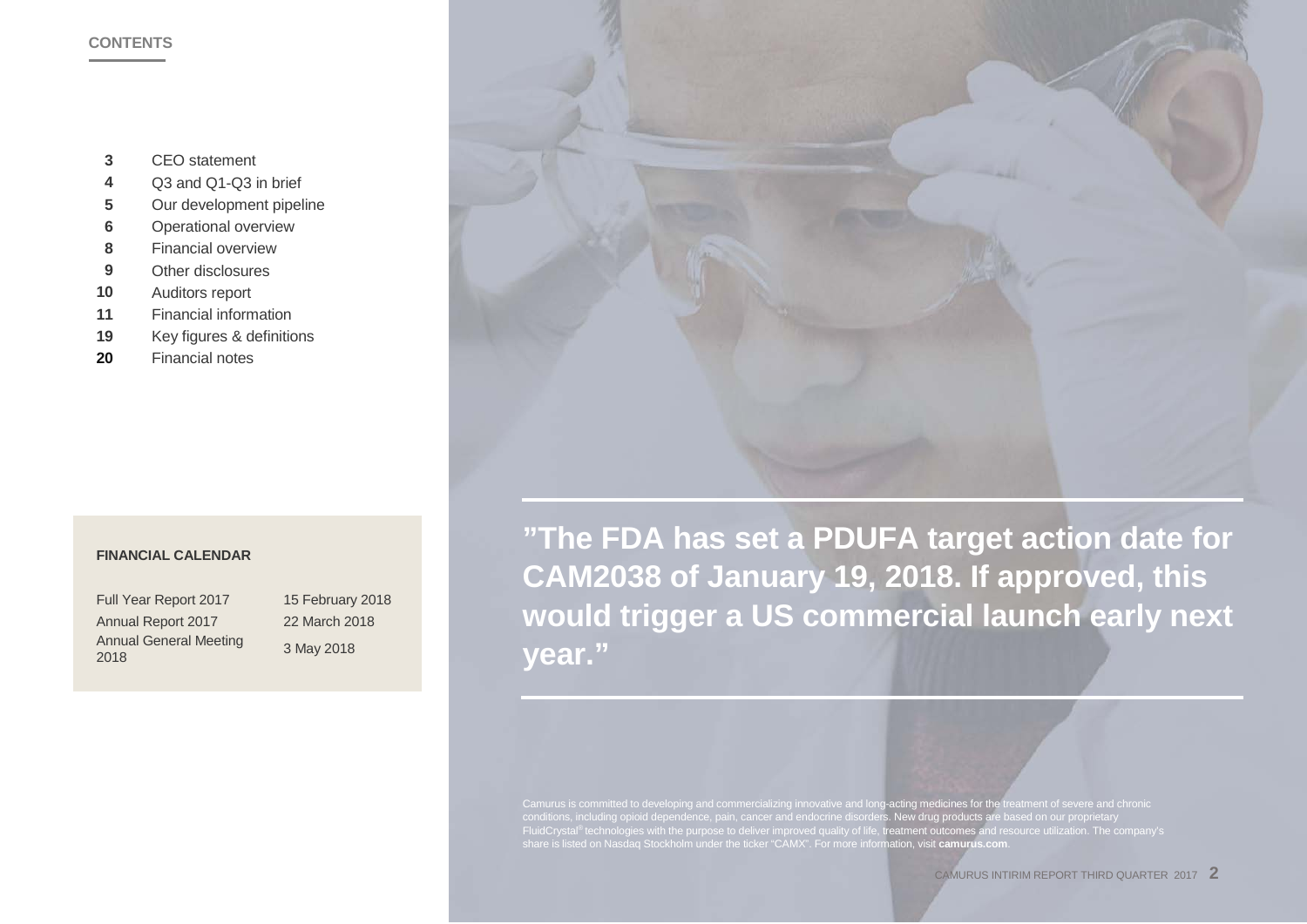## **Camurus near breakthrough with CAM2038**

Excellent business progress was made in Q3. The FDA and EMA both formally accepted our submissions for marketing approvals for weekly and monthly buprenorphine depots (CAM2038) for the treatment of opioid use disorder and dependence. In addition, our New Drug Application (NDA) was granted Priority Review by the FDA. Thus, CAM2038 may be approved in the US in January 2018, with a European decision expected later in the year.

Together with our US partner Braeburn Pharmaceuticals, we are continuing preparations for the anticipated 2018 launches of CAM2038. Approximately 4 million individuals in the US and Europe are diagnosed with opioid dependence. The opioid crisis is continuing to escalate in the US, with an estimated 100 opioid overdose deaths each day. The Trump administration is expected to formally declare the opioid epidemic a national emergency this week. There is a clear need of new treatment options and, if approved, our weekly and monthly CAM2038 depots could be a new paradigm in opioid dependence treatment and reduce the burden and risks of current daily medications.

The FDA is convening a meeting of the Psychopharmacologic Drugs and the Drug Safety and Risk Management Advisory Committee for independent expert advice on the CAM2038 NDA. We look forward to sharing and discussing our data with the Advisory Committee on November 1, 2017. The FDA has set a PDUFA target action date for CAM2038 of January 19, 2018. If approved, this would trigger a US commercial launch early next year.

In anticipation of forthcoming US and European approvals we are continuing to build our commercial organization. Camurus now has presence in key European markets, including the UK, Germany, France and the Nordics. The regional teams have

cross-functional expertise, delivering on pre-commercialization plans with the focus on distribution, market access, marketing and medical affairs.

Highlights from the clinical development of CAM2038 have been published in leading scientific journals and accepted for presentation at scientific conferences. Only this week (Oct 26-29), three oral presentations of CAM2038 phase 2 and phase 3 study results will be given at the Annual Meeting of the International Society of Addiction Medicine (ISAM) in Abu Dhabi. Camurus is also arranging an educational symposium at this meeting, featuring presentations by leading international experts in opioid addiction.

Alongside the significant efforts towards CAM2038 approvals and commercial readiness, we have also worked intensively to advance other development programs:

- **CAM2038 for the treatment of chronic pain.** In addition to completing recruitment to the Phase 3 efficacy study, a longterm safety extension study has been initiated. Top-line results from the efficacy study are expected in the Q1, 2018, while the long-term safety results will be available second half of 2018.
- **CAM2029 for the treatment of acromegaly and neuroendocrine tumours.** The start of Phase 3 trials has been postponed in order to evaluate new study designs recently suggested by health authorities, and to conduct additional manufacturing and packaging activities. Discussions with US FDA anticipated for early 2018 may result in an earlier study completion compared with current designs.
- **Weekly setmelanotide (CAM4072) for the treatment of rare genetic disorders of obesity**. During Q3, Rhythm completed a successful IPO on the NASDAQ Global Market to support rapid development of setmelanotide for rare genetic obesity disorders, expand indications and commercialize in the US and other core markets. Final results from the ongoing Phase 1 study, including repeated dosing, are expected in Q4 2017.
- **CAM2047, CAM2048 and CAM2058 for the treatment of chemotherapy induced nausea and vomiting and postoperative pain.** Phase I studies were completed and topline



results agree with our pharmacokinetic and tolerability target profiles for these products.

• **CAM2043 for the treatment of pulmonary arterial hypertension**. An Investigational New Drug application was submitted for CAM2043 and we plan to start the first clinical trial in Q4 2017.

Camurus' financial results are in line with our plan, with significant investments in R&D and build-up of our commercial organization for a 2018 European launch of CAM2038. We have a solid financial position with 370 MSEK in cash and the potential for significant near-term development milestone payments following NDA approval of CAM2038.

We have an exciting period ahead of us with an expected strong news flow, including the outcome of next weeks' FDA Advisory Committee meeting as well as progress in our clinical pipeline.

*Fredrik Tiberg President & CEO*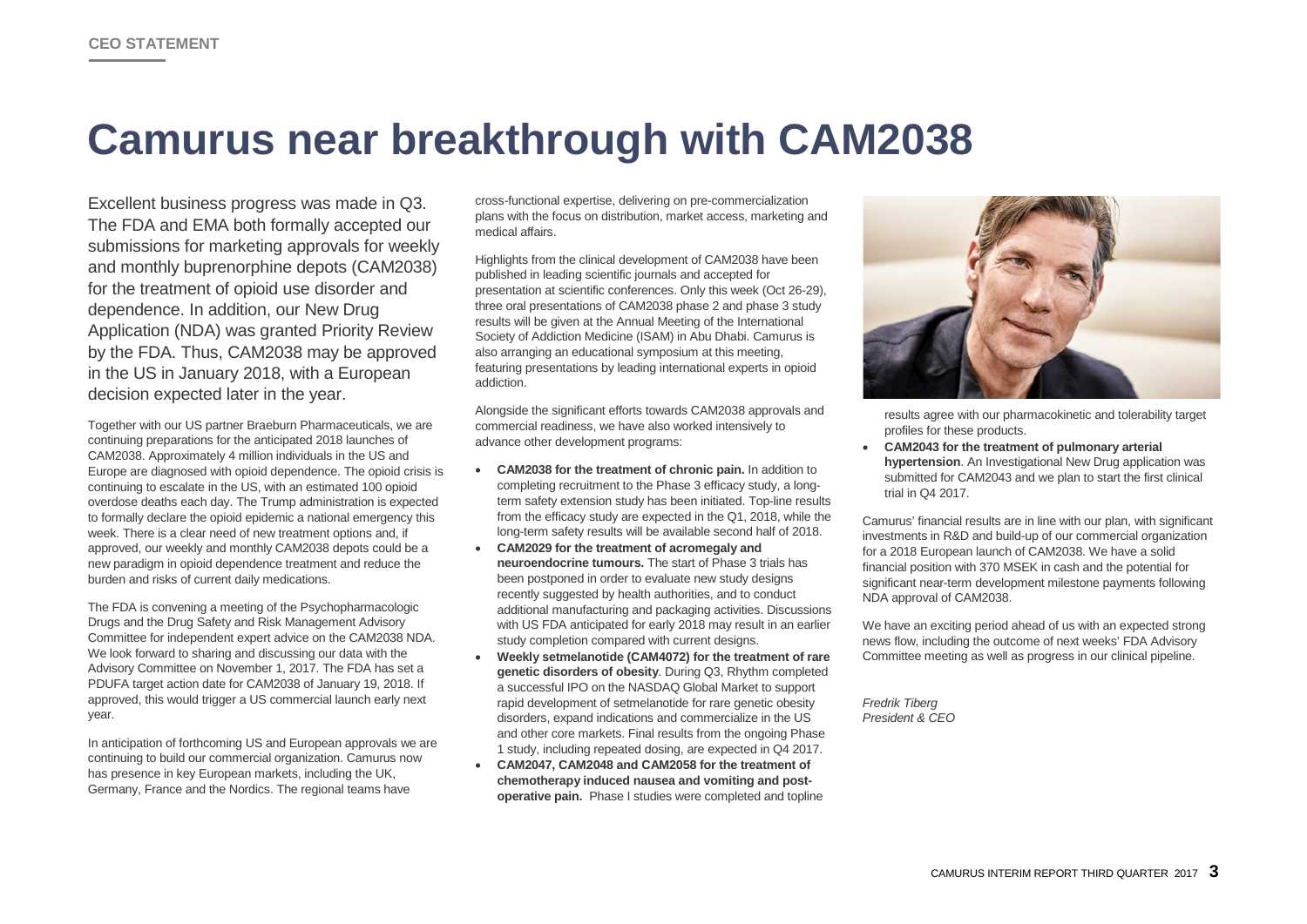## **Q3**

## **Business highlights**

- NDA submission to FDA for CAM2038 weekly and monthly buprenorphine depots for treatment of opioid dependence.
- MAA submission to EMA for CAM2038.
- CAM2038 NDA acceptance with Priority Review by FDA.
- CAM2038 MAA validation by EMA.
- CAM2043 IND submission to FDA.
- Phase 3 long-term safety extension study of CAM2038 initiated in patients with chronic non-cancer pain patients.
- Phase 1 study completed for CAM2047 and CAM2048/58 for CINV and postoperative pain, respectively
- Three abstracts accepted for oral presentations at ISAM Annual Meeting in Abu Dhabi, October 26-29.

## **Financial summary**

- Revenues MSEK 12.5 (30.5).
- Operating result MSEK -67.1 (-16.6).
- Result after tax MSEK -52.3 (-13.2).
- Earnings per share SEK -1.40 (-0.35), before and after dilution.
- Cash position MSEK 369.7 (518.2).

# **Q1-Q3**

## **Business highlights**

- CAM2038 NDA acceptance with Priority Review by FDA
- CAM2038 MAA validation by EMA
- Completed clinical program for CAM2038 in opioid dependence.
- Positive clinical results from Phase 3 long-term safety study of CAM2038 in opioid dependence.
- Pre-MAA/NDA meetings held with EMA and FDA for weekly and monthly buprenorphine depots for treatment of opioid use disorder.
- Positive initial Phase 1a results for weekly setmelanotide FluidCrystal® under development for treatment of genetic obesity disease by Rhythm.
- Publication of clinical results for CAM2038 in *JAMA Psychiatry*, *Journal of Substance Abuse Therapy*, and *Advances in Therapy*.
- Four oral CAM2038 presentations at the CPDD Annual Meeting in Montreal, June 17 – 22, 2017.
- Presentation of Phase 2 results for long-acting octreotide, CAM2029, at ENETS, ENDO and ECE 2017.

## **Financial summary**

- Revenues MSEK 48.8 (76.6).
- Operating result MSEK -177.4 (-67.3).
- Result after tax MSEK -138.4 (-53.2).
- Earnings per share SEK -3.71 (-1.43), before and after dilution.
- Cash position MSEK 369.7 (518.2).

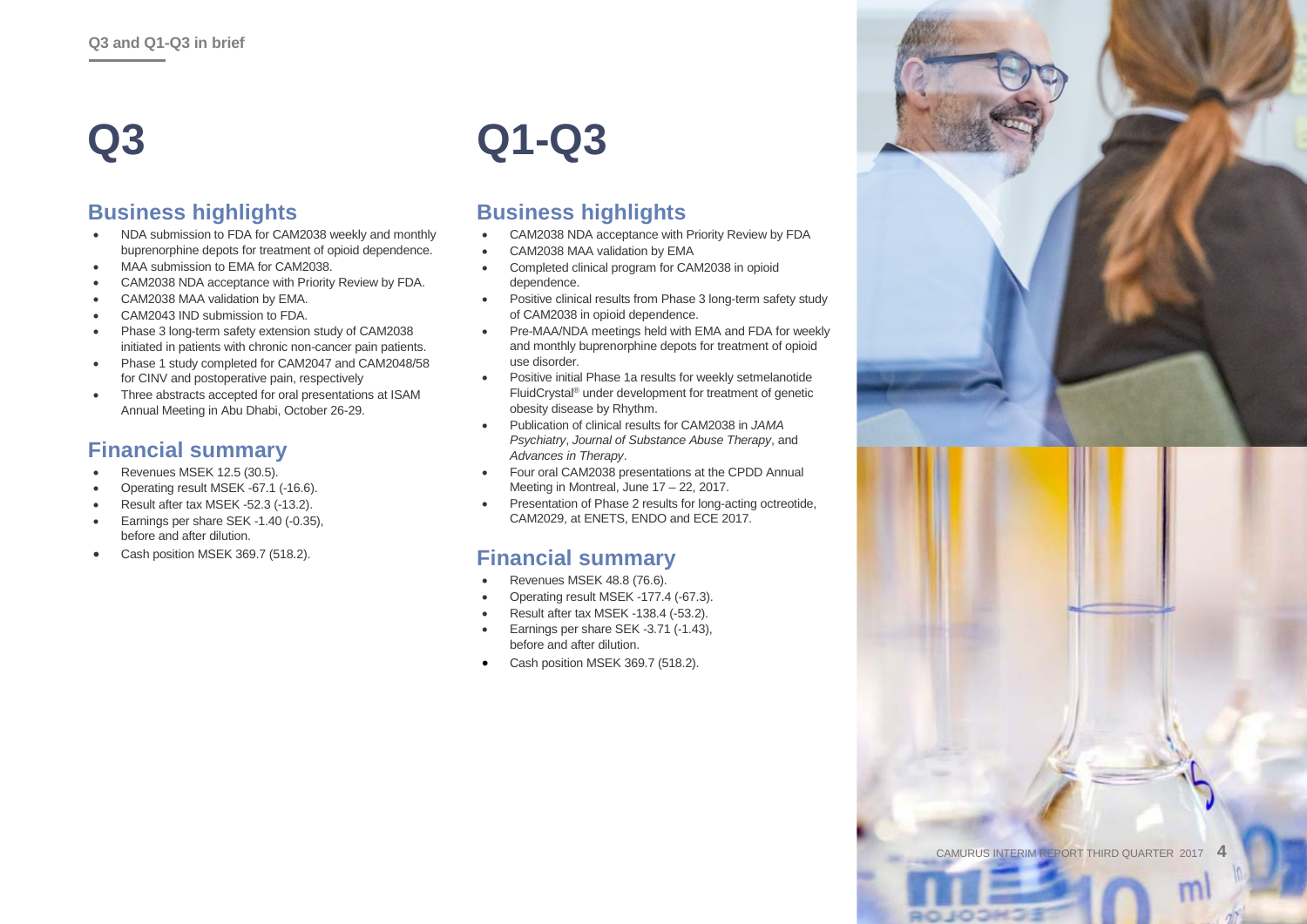## **Late-stage diversified product pipeline**

Camurus is a research-based pharmaceutical company with a focus on the development and commercialization of new and innovative pharmaceuticals for serious and chronic conditions, where there are clear medical needs and the potential to significantly improve treatment. For the development of new drug candidates Camurus utilizes its own proprietary formulation technology, for example, the long-acting injection depot FluidCrystal®. New proprietary medicines with improved properties and treatment outcomes are developed by combining the

company's patented drug delivery technologies with active ingredients with documented safety and efficacy profiles. These are developed with significantly lower cost and risk, compared with the development of completely new pharmaceuticals. Camurus' development pipeline contains product candidates for the treatment of cancer and the side effects of cancer treatment, endocrine diseases, pain and addiction. A summary and status update on the different project is given below.

| <b>PARTNER</b>      | <b>PRODUCT</b>                                    | PRE-CLINICAL | PHASE 1-2        | PHASE <sub>3</sub> | <b>REGISTRATION</b> |
|---------------------|---------------------------------------------------|--------------|------------------|--------------------|---------------------|
| camurus. b braeburn | CAM2038 q1w OPIOID DEPENDENCE                     |              |                  |                    | <b>REGISTRATION</b> |
| camurus. b braeburn | CAM2038 q4w OPIOID DEPENDENCE                     |              |                  |                    | <b>REGISTRATION</b> |
| camurus. b braeburn | CAM2038 q1w CHRONIC PAIN                          |              |                  | PHASE3             |                     |
| camurus. b braeburn | CAM2038 q4w CHRONIC PAIN                          |              |                  | PHASE 3            |                     |
| NOVARTIS            | <b>CAM2029 NEUROENDOCRINE TUMORS</b>              |              | <b>PHASE 1-2</b> |                    |                     |
| <b>NOVARTIS</b>     | <b>CAM2029 ACROMEGALY</b>                         |              | <b>PHASE 1-2</b> |                    |                     |
| camurus.            | <b>CAM2032 PROSTATE CANCER</b>                    |              | <b>PHASE 1-2</b> |                    |                     |
| camurus.            | <b>CAM2047 CINV1</b>                              |              | PHASE 1-2        |                    |                     |
| camurus. b braeburn | CAM2048/58 POSTOPERATIVE PAIN & PONV <sup>2</sup> |              | PHASE 1-2        |                    |                     |
| $r$ hýthm           | <b>CAM4072 GENETIC OBESITY</b>                    |              | <b>PHASE 1-2</b> |                    |                     |
| NOVARTIS            | <b>CAM4071 UNDISCLOSED INDICATION</b>             |              | PHASE 1-2        |                    |                     |
| camurus.            | <b>CAM2043 PAH3</b>                               |              |                  |                    |                     |
|                     |                                                   |              |                  |                    |                     |

1) Chemotherapy induced nausea and vomiting, 2) Postoperative nausea and vomiting. 3) Pulmonary arterial hypertension.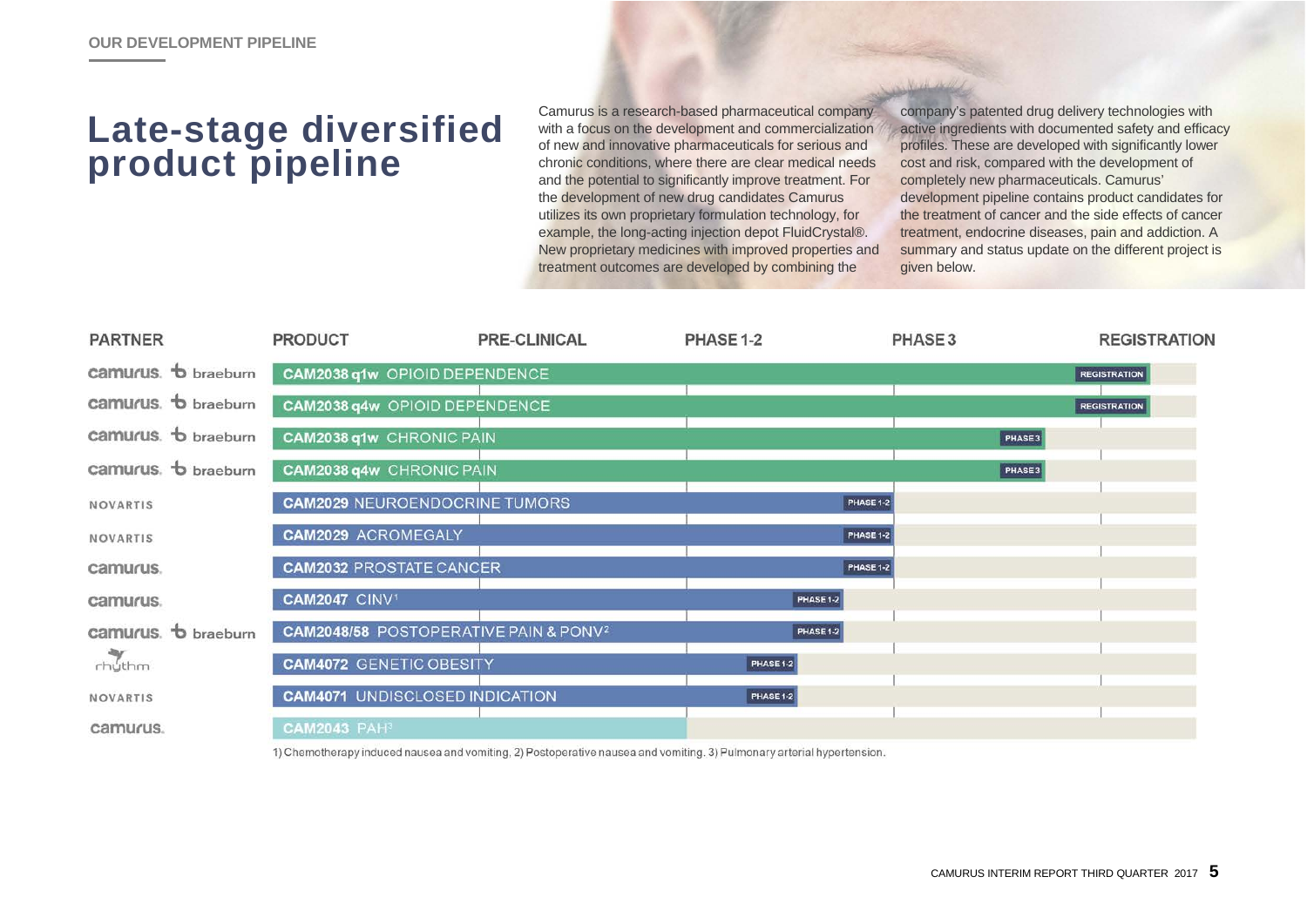## **CAM2038 – opioid dependence**

Opioid dependence is a serious, chronic, relapsing disease and a growing global health problem. Medication assisted treatment (MAT) with daily buprenorphine and methadone represents current standard of care and has been shown effective in reducing withdrawal and cravings, misuse and spreading of diseases. However, these treatments are also associated with limitations such as poor treatment adherence, misuse, medication diversion, and accidental pediatric exposure. CAM2038 includes two long-acting subcutaneous buprenorphine depots for the treatment of opioid dependence. The investigational products are based on Camurus' proprietary FluidCrystal® injection depot technology and are intended for either weekly or monthly administration by healthcare personnel using prefilled syringes, provided in multiple doses, to allow individualized treatment of patients with opioid dependence. Patients being treated with CAM2038 are freed from the burden and stigma associated with the daily, often supervised, distribution and administration of current buprenorphine medications. CAM2038 also has the potential to generate substantial savings for the healthcare system and society by reducing the costs of frequent supervised treatment, improving treatment compliance, and lowering diversion, misuse and abuse.

#### **STATUS Q3**

In July 2017, together with our partner Braeburn, we announced the submission of a New Drug Application (NDA) to the US Food and Drug Administration (FDA) for the approval of weekly and monthly buprenorphine depots (CAM2038) for the treatment of opioid use disorder. Later in July a Marketing Authorization Application (MAA) was submitted to the European Medicines Agency (EMA). These submissions were supported by a comprehensive clinical program comprising seven clinical studies, including two Phase 3 studies. A core component of the submissions was the positive results from a randomized,

double-blind, double-dummy study of weekly and monthly CAM2038 depot injections versus daily treatment with sublingual buprenorphine/naloxone in 428 adult patients with opioid use disorder. The study met both the FDA and EMA primary endpoints for responder rate and mean percent of urines samples negative for illicit opioids. Superiority was demonstrated for the cumulative percentage of patients with no evidence of illicit opioid use during treatment weeks 4 to 24. The safety profile of CAM2038 was generally consistent with the known safety profile of buprenorphine with the exception of mild-tomoderate injection-site adverse events.

On September 18, we announced that the FDA accepted the NDA and granted a Priority Review. Ten days later we announced that the EMA had validated our MAA for CAM2038. The FDA subsequently informed us that they will convene an Advisory Committee meeting for CAM2038 on November 1, 2017, and that they have assigned a Prescription Drug User Fee Act (PDUFA) target action date of January 19, 2018.

## **CAM2038 – chronic pain**

Chronic pain is a global health problem, and is causing deterioration in general health, reduced quality of life, decreased work capacity and dependence and misuse of strong opioids. CAM2038 is being developed to provide round-the-clock pain relief, while decreasing the risk of respiratory depression and fatal overdoses associated with full µ-opioid agonists, such as morphine, oxycodone and fentanyl. The properties of CAM2038 are considered to conform to the targeted properties for treatments of chronic pain, i.e. the combination of long-lasting efficacious analgesia with a reduced risk of misuse, abuse and illicit diversion.

#### **STATUS Q3**

The Phase 3 study of CAM2038 in chronic lower-back pain is progressing and we have initiated an extension study to document long-term safety and treatment effectiveness in patients with non-cancer chronic pain over 52 weeks. The enrolment has been completed for both studies with top line efficacy results expected in Q1 2018 and long-term safety results during the second half of 2018.

## **CAM2029 – acromegaly and NET**

CAM2029 is being developed by Novartis with support from Camurus for the treatment of acromegaly and neuroendocrine tumours (NET). CAM2029 is a ready-touse, long-acting subcutaneous injection depot of the active substance octreotide formulated with Camurus' proprietary FluidCrystal® Injection depot technology. It is provided in a prefilled syringe, not requiring any preparations or temperature conditioning prior to administration. Due to superior ease of handling and administration, CAM2029 can be conveniently administrated by the patients' themselves. The product offers important potential advantages over current marketed products, including easier administration, significantly increased bioavailability of octreotide, and the potential for enhanced treatment efficacy in patients for whom current treatments provide only suboptimal treatment effects.

#### **STATUS Q3**

The start of Phase 3 trials has been postponed in order to evaluate new study designs recently suggested by health authorities, and to conduct additional manufacturing and packaging activities. Discussions with US FDA anticipated for early 2018 may result in an earlier study completion compared with current designs.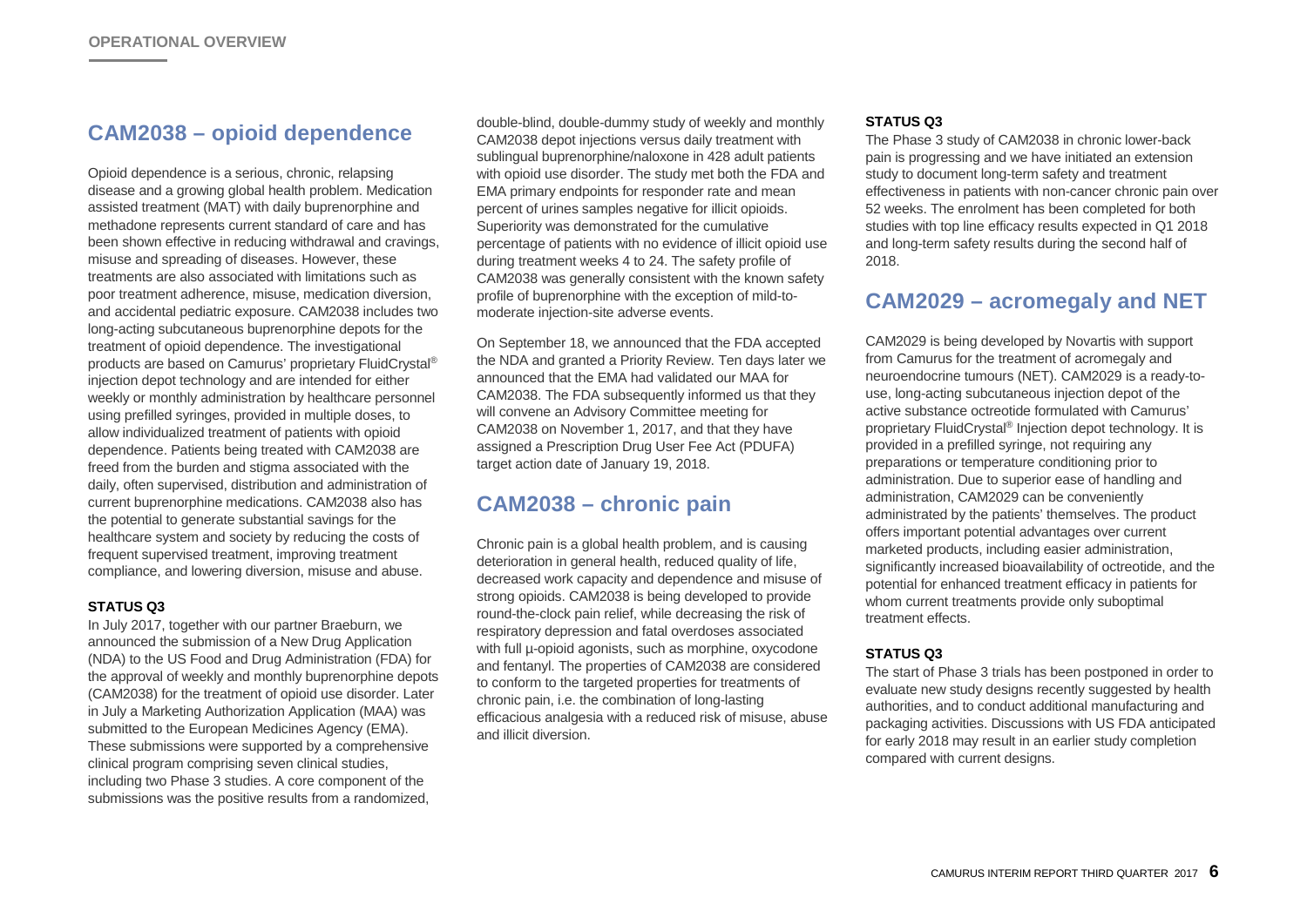## **CAM2032 – prostate cancer**

The well-established hormone therapies for prostate cancer, based on gonadotropin releasing hormone agonists such as leuprolide, aim to reduce testosterone levels and thereby impede the growth of cancer cells. CAM2032 is a long-acting subcutaneous leuprolide depot for the treatment of prostate cancer. Additional potential indications for CAM2032 include precocious puberty, gender identity disorders and endometriosis. CAM2032 is based on Camurus' FluidCrystal® Injection depot technology for administration as a small dose volume with a prefilled syringe requiring no reconstitution or conditioning. Compared with current marketed products, CAM2032 is being developed for easy subcutaneous injections by patients themselves.

#### **STATUS Q3**

Discussions with potential regional development and commercialization partners are currently ongoing.

## **Early pipeline projects**

At Camurus, we continuously assess new opportunities where our drug delivery technologies can be effectively used to develop differentiated products. Our new pipeline projects are generated in-house as well as in partnership with international biotech and pharmaceutical companies.

#### **STATUS Q3 CAM4071**

CAM4071 is a product candidate in clinical development under an option, collaboration and licensing agreement with Novartis. The product candidate is a long-acting formulation of an undisclosed peptide based on the FluidCrystal® Injection depot. A Phase 1 trial of pharmacokinetics and pharmacodynamics, performed together with Novartis, has been completed and reported.

#### **CAM2047, CAM2048 and CAM2058**

Three investigational products based on Camurus' FluidCrystal® Injection depot, CAM2047, CAM2048 and CAM2058, are being developed for the treatment of chemotherapy induced nausea and vomiting (CAM2047), pain (CAM2048), and combined treatment of postoperative pain, nausea and vomiting (CAM2058).

A Phase 1 trial of CAM2047, CAM2048 and CAM2058 was recently completed. Initial results from the study indicate that all products were well tolerated locally and systemically, with pharmacokinetic profiles meeting the target specifications for the different product candidates. Next steps include continued market assessments and selection of final product formats.

#### **CAM2043**

CAM2043 is a new long-acting subcutaneous treprostinil formulation, based on Camurus' FluidCrystal® Injection depot, being developed for treatment of pulmonary arterial hypertension (PAH). Data from the recently completed preclinical program indicate that CAM2043 is well tolerated and provides dose proportional plasma exposure of treprostinil, adjustable within the range of marketed infusion products. An Investigational New Drug application was recently filed with the FDA and a Phase 1 trial is planned to start in Q4, 2017.

#### **CAM4072**

Setmelanotide is a novel melanocortin-4 receptor agonist (MC4R) for treatment of genetic obesity. The FDA granted Rhythm's setmelanotide Breakthrough Therapy designation for the treatment of pro-opiomelanocortin (POMC) and leptin receptor (LepR) deficiency obesity. Results from Phase 2 clinical trials of setmelanotide demonstrated significant weight loss and substantial reductions in hunger for patients with POMC and LepR deficiency obesity. Rhythm recently initiated Phase 3 clinical trials for each of these indications.

In parallel, a long-acting formulation of setmelanotide (CAM4072) is being developed, based on Camurus' FluidCrystal® technology, which has demonstrated positive pharmacokinetic and pharmacodynamic results in preclinical studies. Statistically significant decreases in body weight as well as food intake has been demonstrated.

Initial clinical results from a double-blind, placebo controlled, dose escalating Phase 1 study in healthy volunteers with obesity met both pharmacokinetic and tolerability criteria for a once-weekly setmelanotide formulation. Final results, including repeat dosing data, are expected during Q4 2017. The once-weekly formulation, which may provide improvements in patient convenience. is expected to be ready for submission earliest in 2019.

## **Medical device - episil®**

episil® oral liquid is a medical device for the treatment of inflammatory and painful conditions in the oral cavity, currently being marketed in Europe, the US and other territories. The product provides fast pain relief and protection of sore and inflamed mucosal surfaces caused, for example, by oral mucositis, a common and serious side effect of cancer treatment. When in contact with the buccal membrane, episil® transforms into a thin protective layer of gel, offering effective pain relief for up to 8 hours. episil® oral liquid is based on Camurus' FluidCrystal® topical bioadhesive technology.

#### **STATUS Q3**

Preparations for the commercialization of episil® in Japan are on-going in close collaboration with our partner Solasia Pharma and their distribution partner Meiji Seika. In July, Solasia announced that episil® has been approved for marketing in Japan by the Japanese Ministry of Health, Labour and Welfare.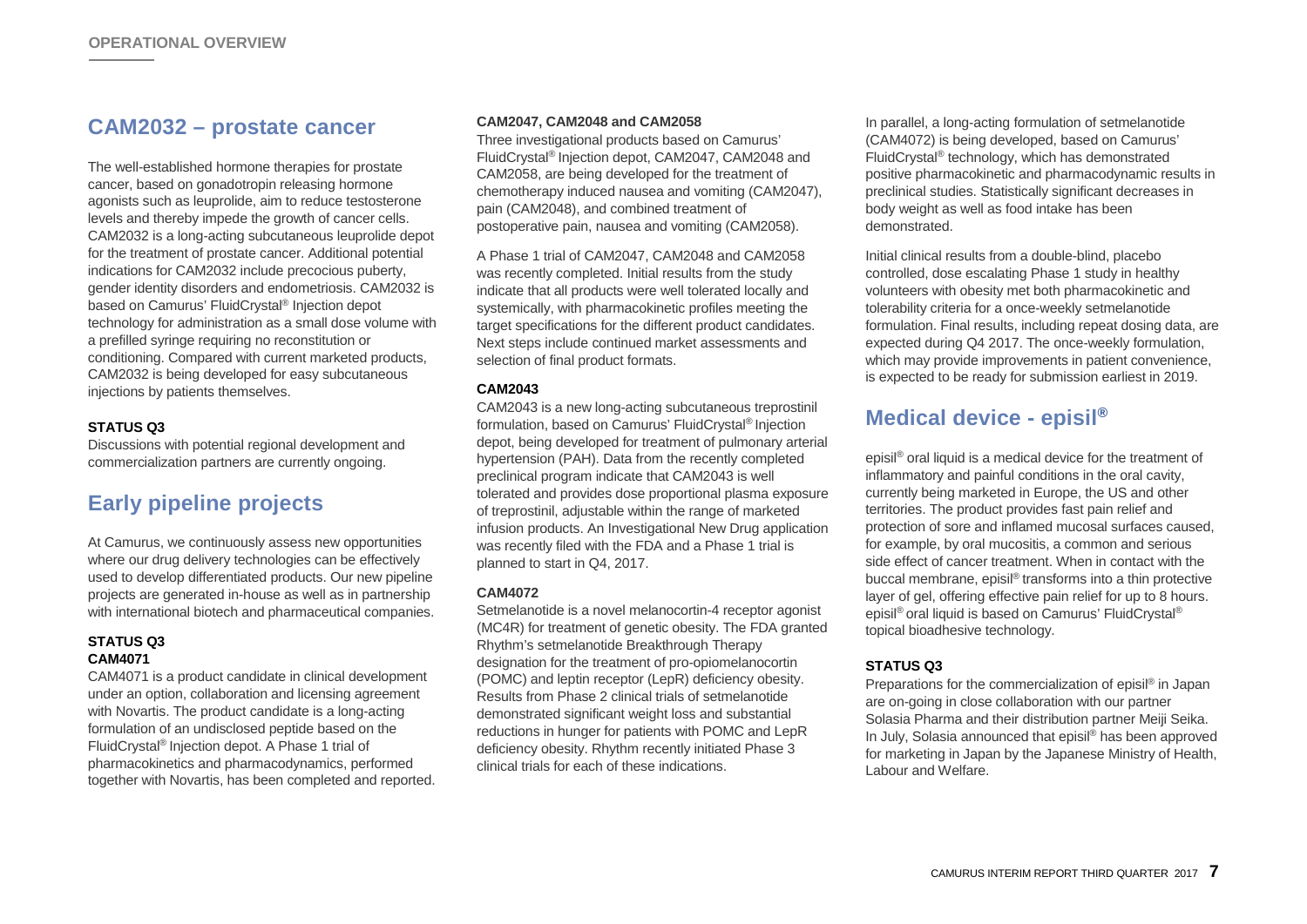#### **REVENUES**

Revenues during the quarter amounted to MSEK 12.5 (30.5), generated from license agreements, project activities and product sales.

The difference compared to the same period last year is mainly attributable to the variation in revenue streams between quarters.

#### **OPERATING RESULT**

According to plan, the main cost drivers are the completion of the clinical registration program of CAM2038 in opioid dependence, the continuous development of the early project pipeline and the expansion of the commercial organization in preparation of the anticipated launch of CAM2038 in Europe.

Marketing, business development and distribution costs during the quarter, were MSEK 12.9 (5.8).

Administrative expenses amounted to MSEK 5.6 (4.4). R&D costs, including depreciation and amortization of tangible and intangible assets were MSEK 61.6 (36.7).

Other operating expenses, which mainly consist of currency exchange losses in operational activities, were MSEK -0.1 (0.3).

The operating result for the quarter was MSEK -67.1 (-16.6).

#### **FINANCIAL ITEMS AND TAX**

Financial items for the period was MSEK 0.1 (-0.4). Tax was MSEK 14.7 (3.7) and is mainly attributable to deferred tax losses during the quarter.

#### **RESULT FOR THE PERIOD**

The result for the period was MSEK -52.3 (-13.2), corresponding to earnings per share of SEK -1.4 (-0.35) before and after dilution.

#### **CASH FLOW AND INVESTMENT**

Cash flow from operating activities, before change in working capital, was negative and amounted to MSEK -66.0 (-15.9).

Change in working capital affected the cash flow by MSEK 22.1 (-14.1).

Cash flow from investing activities was MSEK -0.0 (-1.6) and from the financing activities MSEK 0.3 (0.9) related to issuance of warrants.

#### **CASH**

The company's cash position as of September 30, 2017, was MSEK 369.7 (518.2). The difference compared to the previous year is mainly attributable to the operating result.

There were no outstanding loans as of September 30, 2017, and no loans have been taken up since.

#### **EQUITY**

Consolidated equity as of September 30, 2017, was MSEK 436.8 (591.5)

#### **ACQUISITIONS**

No acquisitions or divestments have occurred during the quarter.

#### **CAMURUS' SHARE**

Camurus' share is listed on Nasdaq Stockholm. At the end of the period, the total number of shares was 37,281,486 (37,281,486).

Camurus has two subscription warrant programs active for the company's employees.

#### *Warrant program TP2016/2016*

In accordance with a decision by the Shareholder's General Meeting in May 2016, an incentive program, TO2017/2020, was introduced. 550 000 warrants were

issued, which give the right to subscribe for an equal number of shares during the period May 15, 2019 – December 15, 2019. The dilution of a full utilization of the program corresponds to 1.5 % of the share capital and voting rights. Transfer of subscription warrants to future employees may not occur after the Annual General Meeting 2017. As per December 31, 2016, 47 employees had chosen to participate in TO2016/2019 and subscribed for 404,300 warrants. No further warrants have been subscribed for thereafter. During the year, earnings after tax were negatively impacted by MSEK 1,2 related to the stay-on bonus the participants receive as part of the program.

#### *Warrant program TO2017/2020*

In accordance with a decision by the Shareholder's General Meeting in May 2017, an incentive program, TO2017/2020, was introduced. 750,000 warrants were issued, which give the right to subscribe for an equal number of shares during the period May 15, 2020 – December 2020. The dilution of a full utilization of the program corresponds to 2.0% of the share capital and voting rights. By end of September 2017, 658,932 warrants had been subscribed for. During the quarter equity increased with MSEK 10.8 and earnings after tax were negatively impacted by MSEK 4.7 related to the stay-on bonus the participants receive as part of the program.

#### **PARENT COMPANY**

Revenues for the quarter amounted to MSEK 12.5 (30.5) and the result after tax was MSEK -52.6 (-12.8).

On September 30, 2017, equity in the Parent Company amounted to MSEK 419.6 (574.7).

Total assets at the end of the period was MSEK 508.2 (635.0) of which MSEK 369.6 (518.2) were cash and cash equivalents.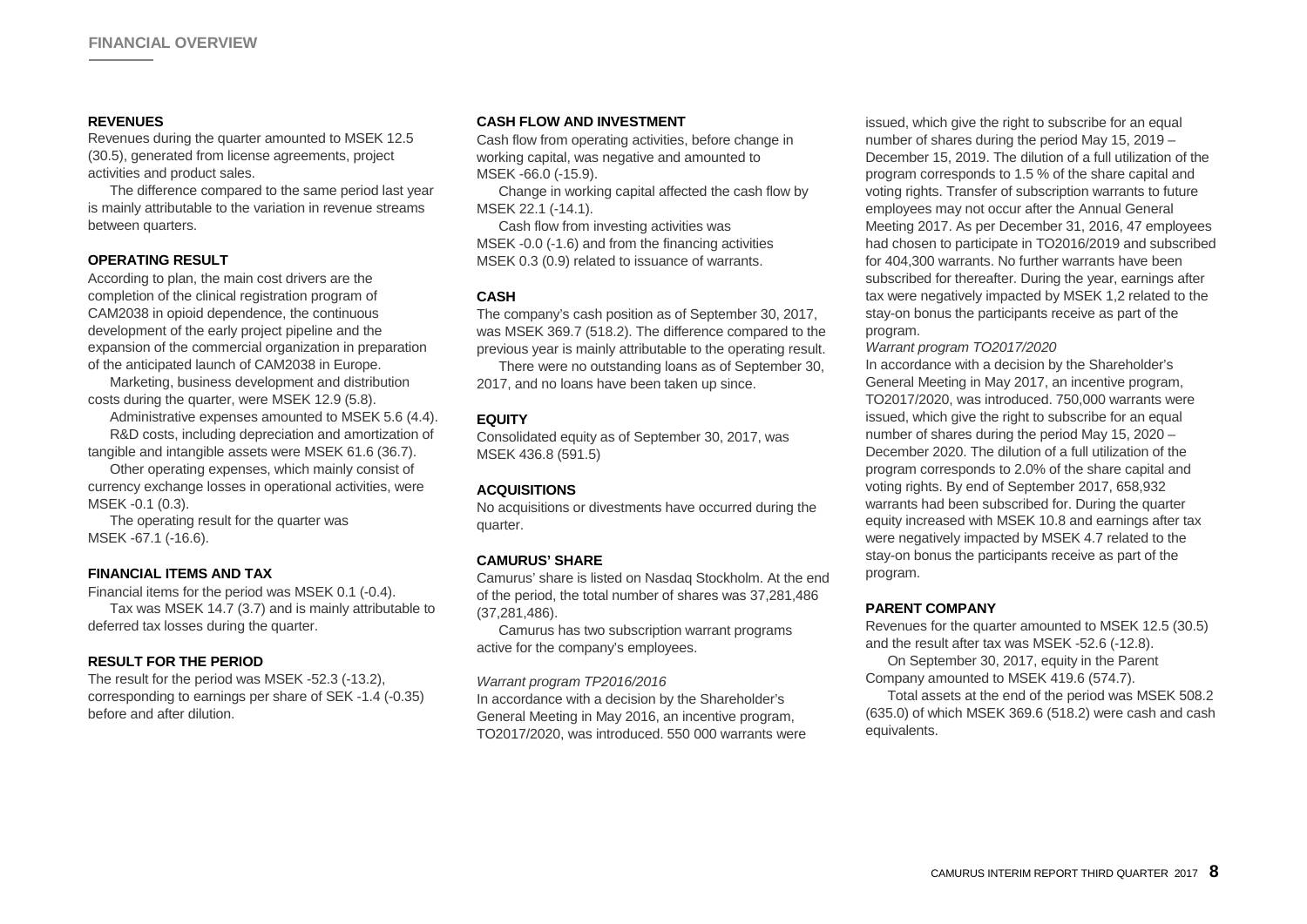#### **PERSONNEL**

At the end of the period, Camurus had 69 (58) employees, of whom 48 (42) were within research and development. The full time equivalent employees (FTEs) during the quarter amounted to 62 (49).

#### **SIGNIFICANT RISKS AND UNCERTAINITIES**

The company management makes estimates and assumptions about the future. Such estimates can deviate considerably from the actual outcome, since they are based on various assumptions and experiences.

The estimates and assumptions that may lead to the risk of significant adjustments to reported amounts for assets and liabilities relate mainly to measurement and allocation of revenues and costs in connection with licensing agreements and deferred tax receivables.

Risks in ongoing development projects comprise technical and manufacturing related risks (including products failing to meet set specifications post manufacturing), safety and effect-related risks that can arise in clinical trials, regulatory risks relating to nonapproval or delays of clinical trial applications and market approvals, and commercial risks relating to the sale of proprietary and competing products and their development on the market, as well as IP risks relating to approval of patent applications and patent protection. In addition, there are risks relating to the development, strategy and management decisions of Camurus' partners. Camurus pursues operations and its business on the international market and the company is therefore exposed to current risks, since revenues and costs arise in different currencies, mainly SEK, EUR, GBP and USD.

The Board of Directors has not changed its outlook on future developments in relations to their outlook published in the interim report for the second quarter 2017.

#### **AUDIT**

This report has been reviewed in summary by the company's auditors.

#### **ANNUAL GENERAL MEETING 2018**

Camurus Annual General Meeting 2018 will be held on Thursday May 3, at 17.00 CET, at Elite Hotel Ideon, Scheelevägen 27, Ideon Science Park, 223 63 Lund, Sweden.

#### **FURHER INFORMATION**

For further information, please contact: Fredrik Tiberg, Chief Executive Officer Rein Piir, VP Investor Relations Tel.: +46 46 286 46 92, e-mail[: ir@camurus.com](mailto:ir@camurus.com)

*Lund, Sweden, October 25, 2017 Camurus AB Board of Directors*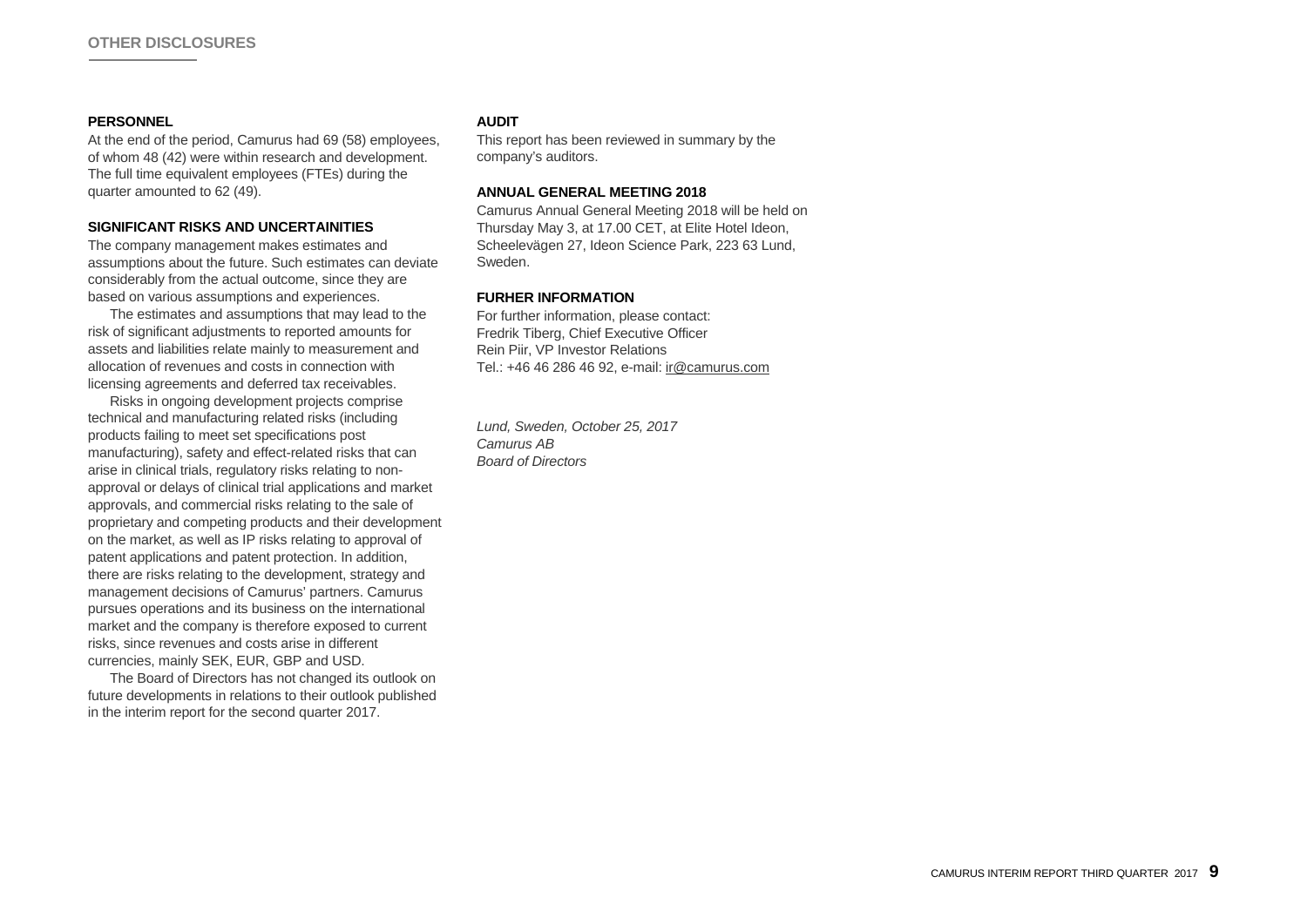## **Report of review of interim financial information**

#### **INTRODUCTION**

We have reviewed the condensed interim financial information (interim report) of Camurus AB (publ) as of 30 September 2017 and the nine-month period then ended. The board of directors and the CEO are responsible for the preparation and presentation of the interim financial information in accordance with IAS 34 and the Swedish Annual Accounts Act. Our responsibility is to express a conclusion on this interim report based on our review.

#### **SCOPE OF THE REVIEW**

We conducted our review in accordance with the International Standard on Review Engagements ISRE 2410, Review of Interim Report Performed by the Independent Auditor of the Entity. A review consists of making inquiries, primarily of persons responsible for financial and accounting matters, and applying analytical and other review procedures. A review is substantially less in scope than an audit conducted in accordance with International Standards on Auditing, ISA, and other generally accepted auditing standards in Sweden. The procedures performed in a review do not enable us to obtain assurance that we would become

aware of all significant matters that might be identified in an audit. Accordingly, we do not express an audit opinion.

#### **Conclusion**

Based on our review, nothing has come to our attention that causes us to believe that the interim report is not prepared, in all material respects, in accordance with IAS 34 and the Swedish Annual Accounts Act, regarding the Group, and with the Swedish Annual Accounts Act, regarding the Parent Company.

Stockholm, 25th of October 2017

PricewaterhouseCoopers

Ola Bjärehäll Authorized Public Accountant Auditor in charge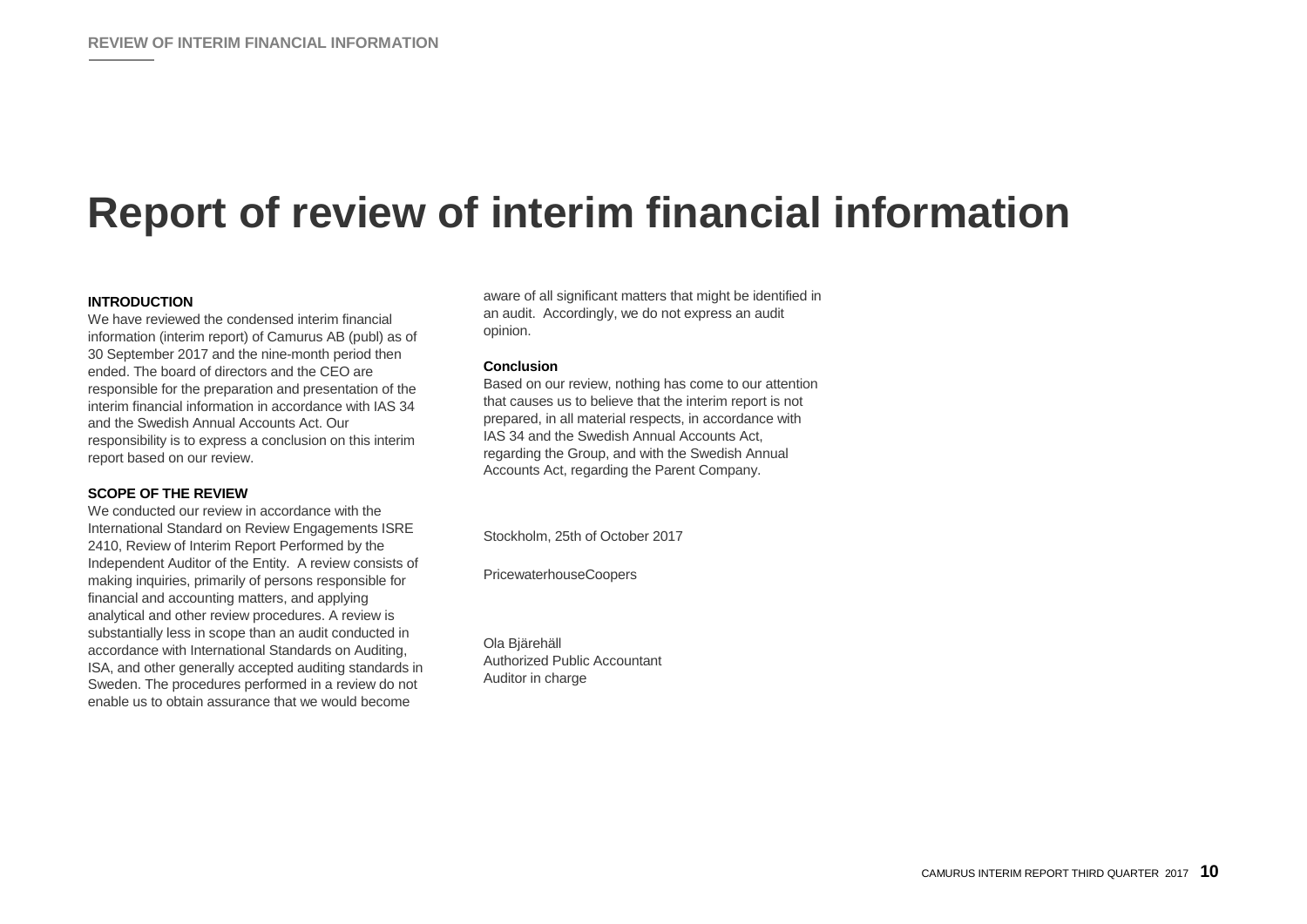# Financial statements

CAMURUS INTERIM REPORT THIRD QUARTER 2017 **11**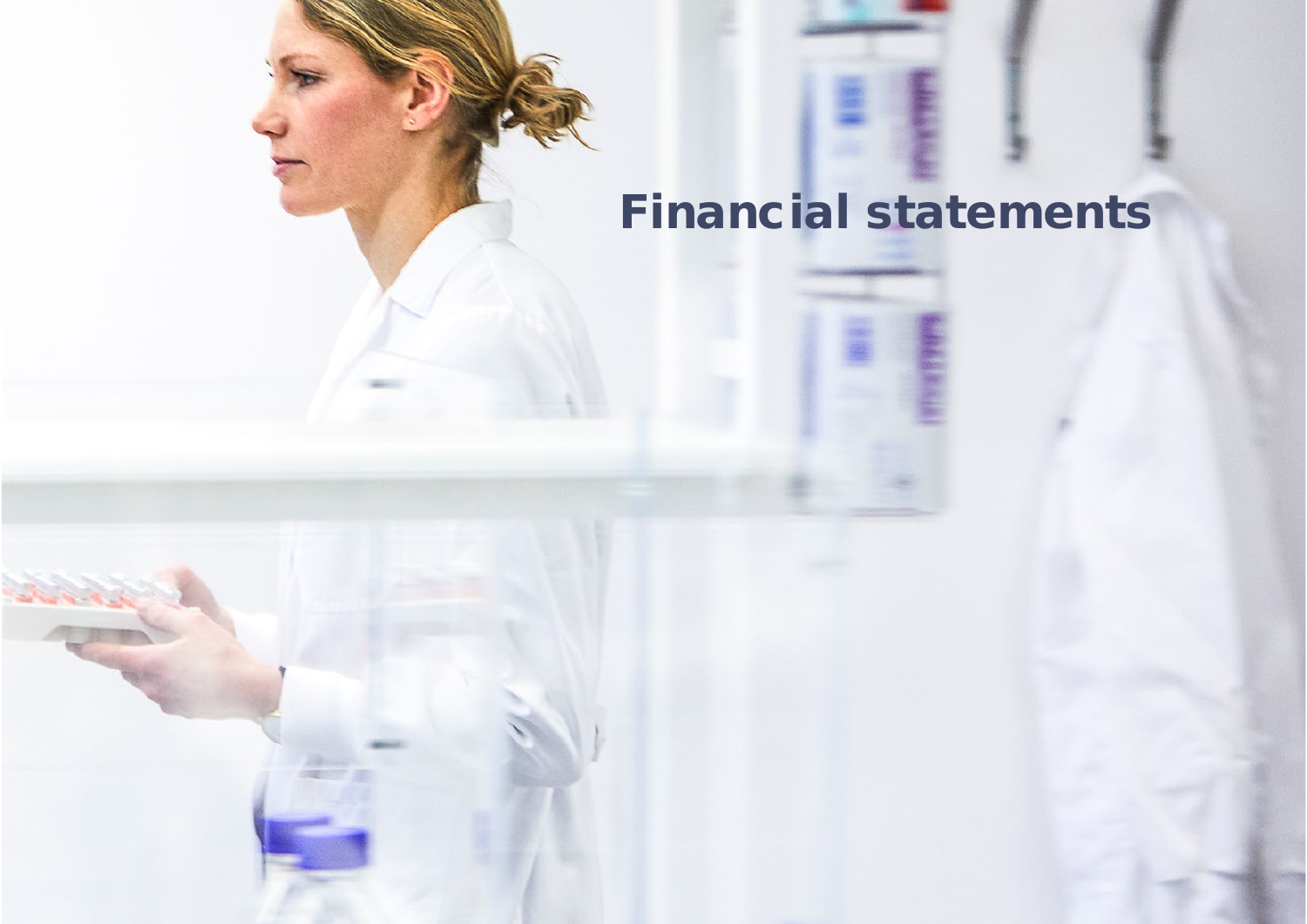#### **CONSOLIDATED STATEMENT OF COMPREHENSIVE INCOME**

| <b>KSEK</b>                      | <b>Note</b> | 2017<br>Jul-Sep | 2016<br>Jul-Sep | 2017<br>Jan-Sep | 2016<br>Jan-Sep | 2016<br>Jan-Dec |
|----------------------------------|-------------|-----------------|-----------------|-----------------|-----------------|-----------------|
|                                  |             |                 |                 |                 |                 |                 |
| Net sales                        | 3           | 12,519          | 30,531          | 48,850          | 76,611          | 113,737         |
| Cost of goods sold               |             | 530             | $-546$          | $-602$          | $-911$          | $-2,140$        |
| <b>Gross profit</b>              |             | 13,050          | 29,985          | 48,247          | 75,699          | 111,597         |
| Marketing and distribution costs |             | $-12,875$       | $-5,762$        | $-34,545$       | $-15,353$       | $-24,738$       |
| Administrative expenses          |             | $-5,566$        | $-4,392$        | $-15,536$       | $-13,919$       | $-17,985$       |
| Research and development costs   |             | $-61,628$       | $-36,702$       | $-174,797$      | $-113,059$      | $-172,077$      |
| Other operating income           |             | 19              | 294             | 59              | 43              | 751             |
| Other operating expenses         |             | $-139$          |                 | $-878$          | $-728$          |                 |
| <b>Operating result</b>          |             | $-67,139$       | $-16,577$       | $-177,449$      | $-67,316$       | $-102,452$      |
| Finance income                   |             | 122             |                 | 123             | 8               | 95              |
| Finance expenses                 |             | $-4$            | $-366$          | $-15$           | $-874$          | $-1,002$        |
| <b>Net financial items</b>       |             | 117             | $-365$          | 108             | $-866$          | $-907$          |
| <b>Result before tax</b>         |             | $-67,022$       | $-16,942$       | $-177,342$      | $-68,182$       | $-103,359$      |
| Income tax                       | 8           | 14,687          | 3,727           | 38,958          | 15,000          | 22,367          |
| <b>Result for the period</b>     | 4           | $-52,334$       | $-13,215$       | $-138,384$      | $-53,185$       | $-80,993$       |

Total comprehensive income is the same as the result for the period, as the consolidated group contains no items that are recognized under other comprehensive income. Total comprehensive income is attributable to parent company shareholders.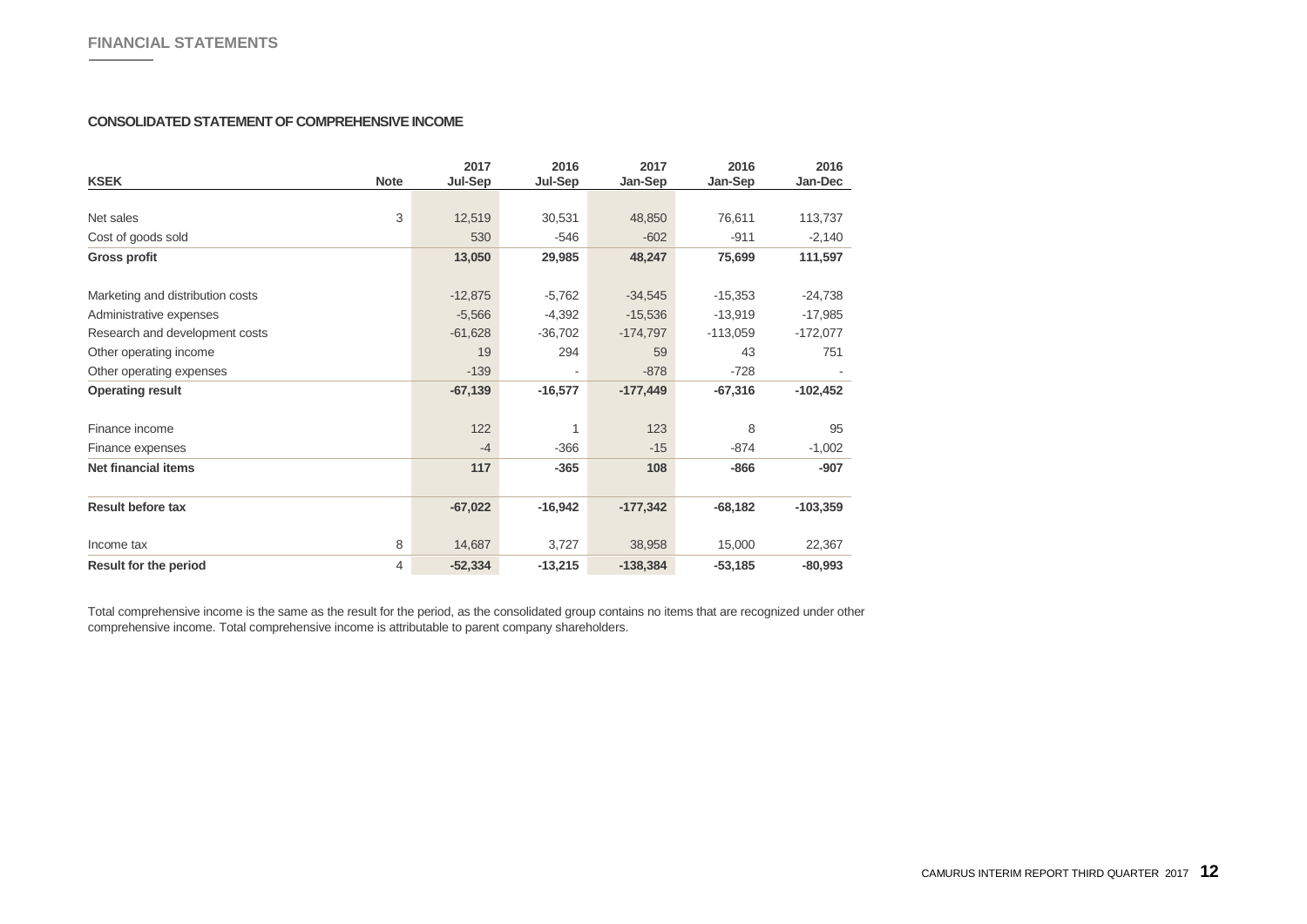**EARNINGS PER SHARE, based on earnings attributable to parent company shareholders for the period**  (in SEK per share)

| <b>SEK</b>                              | 2017<br>Jul-Sep | 2016<br>Jul-Sep | 2017<br>Jan-Sep | 2016<br>Jan-Sep | 2016<br>Jan-Dec |
|-----------------------------------------|-----------------|-----------------|-----------------|-----------------|-----------------|
| Earnings per share before dilution, SEK | $-1.40$         | $-0.35$         | $-3.71$         | $-1.43$         | $-2.17$         |
| Earnings per share after dilution, SEK  | $-1.40$         | $-0.35$         | $-3.71$         | $-1.43$         | $-2.17$         |

Presently, the company has two subscription warrant programs active. For further information see page 8, Camurus' share and page 20.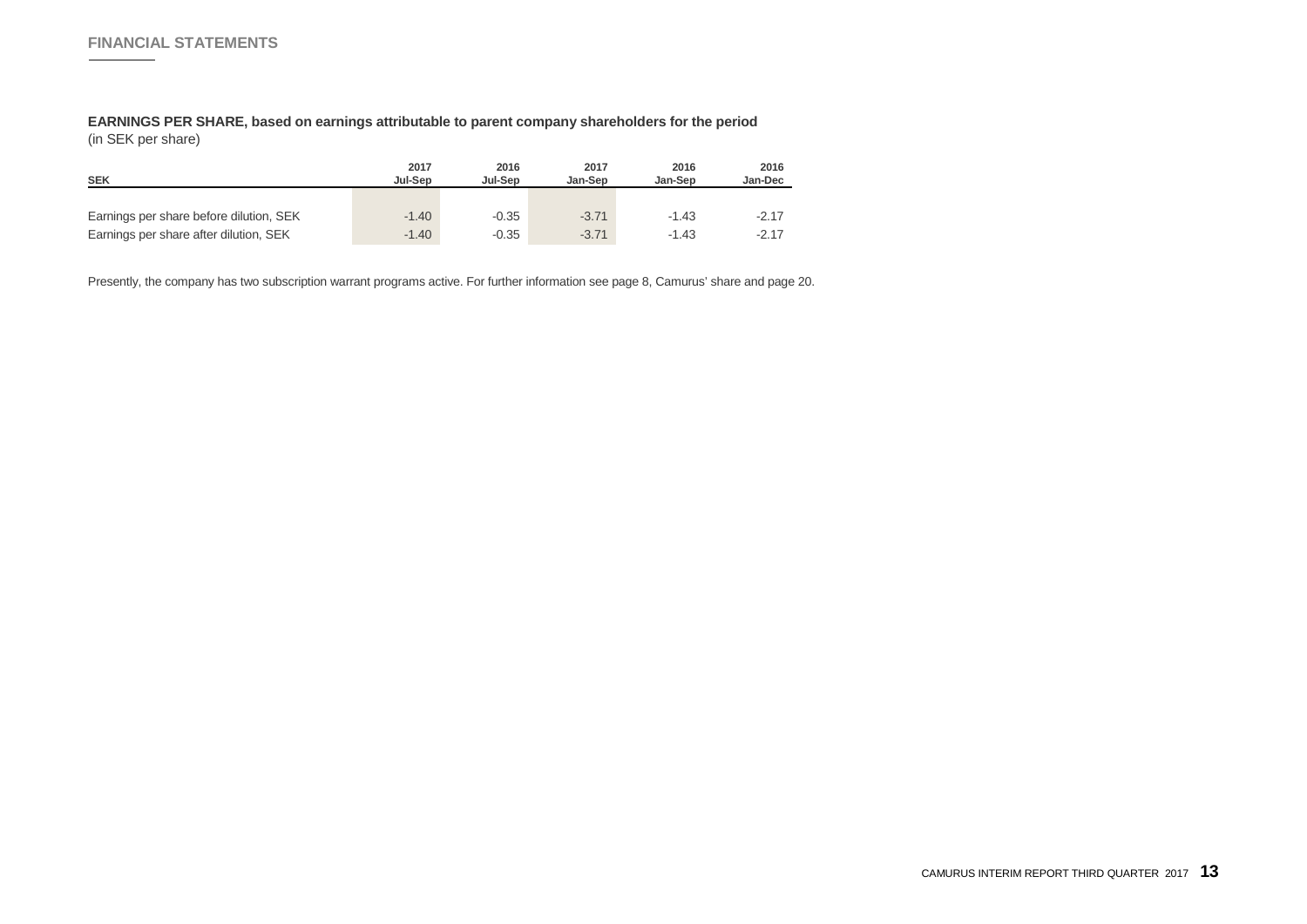$\sim$ 

#### **CONSOLIDATED BALANCE SHEET**

| <b>KSEK</b>                         | <b>Note</b> | 30-09-2017 | 30-09-2016 | 31-12-2016 | <b>KSEK</b>                                         | <b>Note</b> | 30-09-2017 | 30-09-2016     | 31-12-2016 |
|-------------------------------------|-------------|------------|------------|------------|-----------------------------------------------------|-------------|------------|----------------|------------|
| <b>ASSETS</b>                       |             |            |            |            | <b>EQUITY</b>                                       |             |            |                |            |
| <b>Fixed assets</b>                 |             |            |            |            |                                                     |             |            |                |            |
|                                     |             |            |            |            | Equity attributable to parent company               |             |            |                |            |
| Intangible assets                   |             |            |            |            | shareholder                                         |             |            |                |            |
| Capitalized development expenditure |             | 17,175     | 19,262     | 18,741     | Share capital                                       |             | 932        | 932            | 932        |
|                                     |             |            |            |            | Other contributed capital                           |             | 641,840    | 630,316        | 631,034    |
| <b>Tangible assets</b>              |             |            |            |            | Retained earnings, including results for the period |             | $-205,925$ | $-39,738$      | $-67,549$  |
| Equipment                           |             | 9,798      | 7,371      | 9,759      | <b>Total equity</b>                                 | 9           | 436,848    | 591,510        | 564,418    |
| <b>Financial assets</b>             |             |            |            |            | <b>LIABILITIES</b>                                  |             |            |                |            |
| Deferred tax receivables            | 8           | 101,026    | 54,317     | 61,685     |                                                     |             |            |                |            |
| <b>Total fixed assets</b>           |             | 127,999    | 80,950     | 90,185     | <b>Short-term liabilities</b>                       |             |            |                |            |
|                                     |             |            |            |            | Trade payables                                      |             | 17,782     | 7,832          | 17,560     |
| <b>Current assetts</b>              |             |            |            |            | Income taxes                                        |             | 385        | $\overline{a}$ |            |
|                                     |             |            |            |            | Other liabilities                                   |             | 2,904      | 1,933          | 2,571      |
| <b>Inventories</b>                  |             |            |            |            | Accrued expenses and deferred income                |             | 62,500     | 47,698         | 55,228     |
| Finished goods                      |             | 271        | 289        | 300        | <b>Total short-term liabilities</b>                 |             | 83,571     | 57,462         | 73,358     |
| Raw materials                       |             | 2,843      | 3,668      | 12,080     | <b>TOTAL EQUITY AND LIABILITIES</b>                 |             | 520,418    | 648,972        | 639,776    |
| <b>Current receivables</b>          |             |            |            |            |                                                     |             |            |                |            |
| Trade receivables                   |             | 7,762      | 17,408     | 8,304      |                                                     |             |            |                |            |
| Other receivables                   |             | 4,844      | 3,669      | 3,855      |                                                     |             |            |                |            |
| Prepayments and accrued income      |             | 6,951      | 24,740     | 16,459     |                                                     |             |            |                |            |
| <b>Total current receivables</b>    | 5           | 19,557     | 45,817     | 28,618     |                                                     |             |            |                |            |
| Cash and cash equivalents           |             | 369,748    | 518,248    | 508,594    |                                                     |             |            |                |            |
| <b>Total current assets</b>         |             | 392,419    | 568,022    | 549,592    |                                                     |             |            |                |            |
| <b>TOTAL ASSETS</b>                 |             | 520,418    | 648,972    | 639,776    |                                                     |             |            |                |            |
|                                     |             |            |            |            |                                                     |             |            |                |            |

| nocn                                                | <b>NOTE</b> | 30-09-ZUT7 | 30-09-ZUTO | 31-12-2010 |
|-----------------------------------------------------|-------------|------------|------------|------------|
| <b>EQUITY</b>                                       |             |            |            |            |
| Equity attributable to parent company               |             |            |            |            |
| shareholder                                         |             |            |            |            |
| Share capital                                       |             | 932        | 932        | 932        |
| Other contributed capital                           |             | 641,840    | 630,316    | 631,034    |
| Retained earnings, including results for the period |             | $-205,925$ | $-39,738$  | $-67,549$  |
| <b>Total equity</b>                                 | 9           | 436,848    | 591,510    | 564,418    |
| <b>LIABILITIES</b>                                  |             |            |            |            |
| <b>Short-term liabilities</b>                       |             |            |            |            |
| Trade payables                                      |             | 17,782     | 7,832      | 17,560     |
| Income taxes                                        |             | 385        |            |            |
| Other liabilities                                   |             | 2,904      | 1,933      | 2,571      |
| Accrued expenses and deferred income                |             | 62,500     | 47,698     | 55,228     |
| <b>Total short-term liabilities</b>                 |             | 83,571     | 57,462     | 73,358     |
| <b>TOTAL EQUITY AND LIABILITIES</b>                 |             | 520,418    | 648,972    | 639,776    |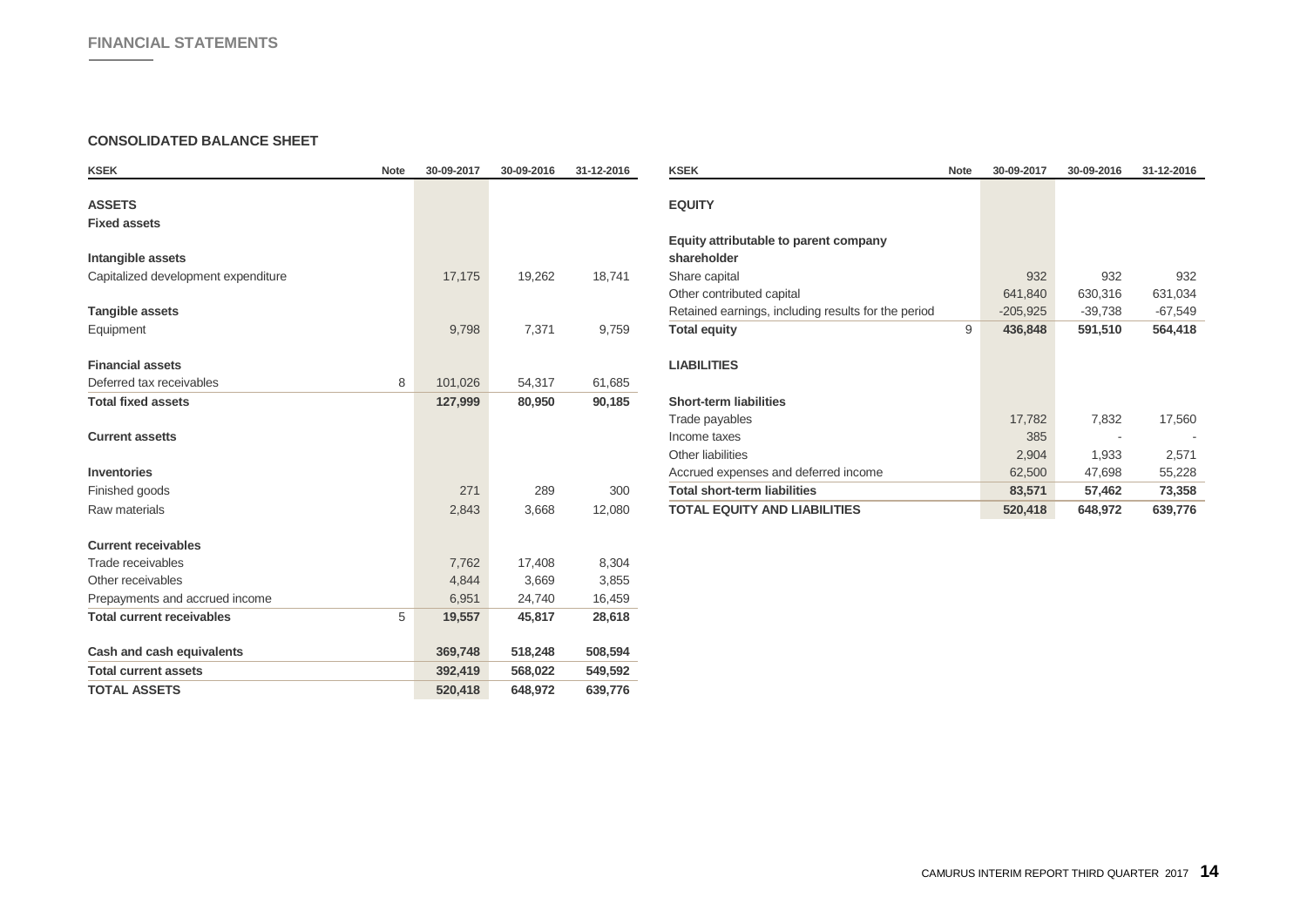#### **CONSOLIDATED STATEMENT OF CHANGES IN EQUITY**

|                                                |             |               | Other                  | <b>Retained</b><br>earnings,       |                     |
|------------------------------------------------|-------------|---------------|------------------------|------------------------------------|---------------------|
| <b>KSEK</b>                                    | <b>Note</b> | Share capital | contributed<br>capital | including result<br>for the period | <b>Total equity</b> |
|                                                |             |               |                        |                                    |                     |
| Opening balance 1 January 2016                 |             | 932           | 626,181                | 13,444                             | 640,557             |
| Result for the period and comprehensive income |             |               |                        | $-53,182$                          | $-53,182$           |
| <b>Transactions with shareholders</b>          |             |               |                        |                                    |                     |
| Warrants issued                                |             |               | 4,135                  |                                    | 4,135               |
| Closing balance 30 September 2016              |             | 932           | 630,316                | $-39.738$                          | 591,510             |
| Opening balance 1 January 2016                 |             | 932           | 626,181                | 13,444                             | 640,557             |
| Result for the period and comprehensive income |             |               |                        | $-80,993$                          | $-80,993$           |
| <b>Transactions with shareholders</b>          |             |               |                        |                                    |                     |
| Warrants issued                                |             |               | 4,853                  |                                    | 4,853               |
| Closing balance 31 December 2016               |             | 932           | 631,034                | $-67.549$                          | 564,418             |
| Opening balance 1 January 2017                 |             | 932           | 631,034                | $-67.549$                          | 564,418             |
| Result for the period and comprehensive income |             |               |                        | $-138,384$                         | $-138,384$          |
| Exchange-rate differences                      |             |               |                        | 8                                  | 8                   |
| <b>Transactions with shareholders</b>          |             |               |                        |                                    |                     |
| <b>Warrants issued</b>                         |             |               | 10.806                 |                                    | 10,806              |
| Closing balance 30 September 2017              | 9           | 932           | 641,840                | $-205,925$                         | 436,848             |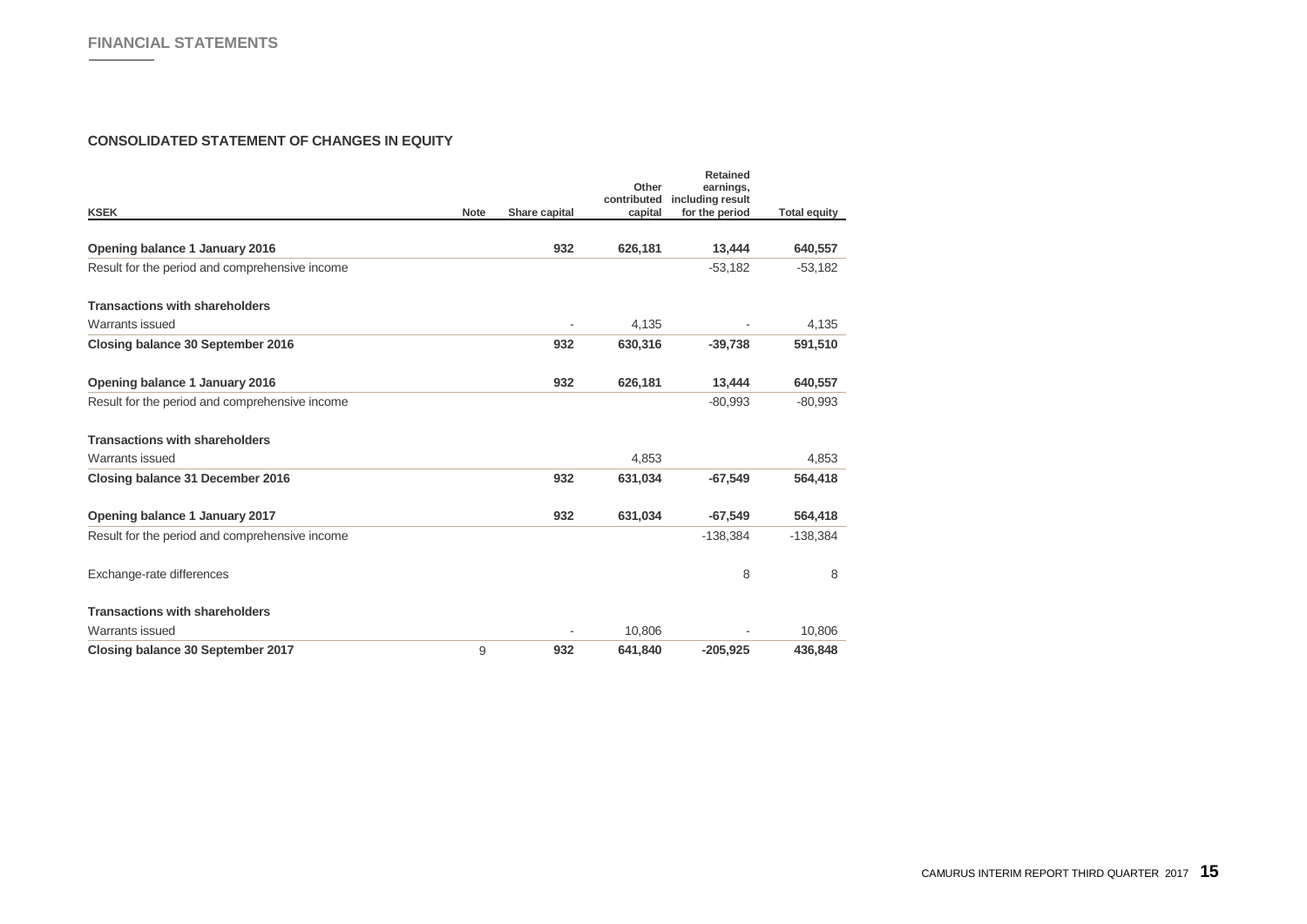$\overline{\phantom{a}}$ 

#### **CONSOLIDATED STATEMENT OF CASH FLOW**

| <b>KSEK</b><br><b>Note</b>                               | 2017<br>Jul-Sep | 2016<br>Jul-Sep | 2017<br>Jan-Sep | 2016<br>Jan-Sep | 2016<br>Jan-Dec |
|----------------------------------------------------------|-----------------|-----------------|-----------------|-----------------|-----------------|
|                                                          |                 |                 |                 |                 |                 |
| <b>Operating activities</b>                              |                 |                 |                 |                 |                 |
| Operating result before financial items                  | $-67,131$       | $-16,577$       | $-177,441$      | $-67,316$       | $-102,452$      |
| 7<br>Adjustment for non-cash items                       | 1,022           | 993             | 3,060           | 2,679           | 3,524           |
| Interest received                                        | 122             |                 | 123             | 8               | 95              |
| Interest paid                                            | $-4$            | $-365$          | $-15$           | $-874$          | $-1,002$        |
| Income taxes paid                                        |                 |                 |                 | $-9,917$        | $-9,917$        |
|                                                          | $-65,991$       | $-15,949$       | $-174,273$      | $-75,420$       | $-109,752$      |
| Increase/decrease in inventories                         | 10,932          | $-808$          | 9,265           | $-716$          | $-9,139$        |
| Increase/decrease in trade receivables                   | 4,248           | $-6,661$        | 542             | $-8,491$        | 613             |
| Increase/decrease in other current receivables           | 5,280           | $-7,626$        | 8,519           | $-7,090$        | 1.005           |
| Increase/decrease in trade payables                      | 648             | 261             | 222             | $-24,000$       | $-14,272$       |
| Increase/decrease in other current operating liabilities | 992             | 775             | 7,604           | $-84,411$       | $-76,243$       |
| Cash flow from changes in working capital                | 22,101          | $-14,059$       | 26,153          | $-124,708$      | $-98,036$       |
| Cash flow from operating activities                      | $-43,890$       | $-30,008$       | $-148,120$      | $-200, 128$     | $-207,788$      |
| <b>Investing activities</b>                              |                 |                 |                 |                 |                 |
| Acquisition of tangible assets                           | $-38$           | $-1,616$        | $-1,532$        | $-1,855$        | $-4,567$        |
| Cash flow from investing activities                      | $-38$           | $-1,616$        | $-1,532$        | $-1,855$        | $-4,567$        |
| <b>Financing activities</b>                              |                 |                 |                 |                 |                 |
| Warrants issued                                          | 316             | 889             | 10,806          | 4,135           | 4,853           |
| Cash flow from financing activities                      | 316             | 889             | 10,806          | 4,135           | 4,853           |
| Net cash flow for the period                             | $-43,612$       | $-30,735$       | $-138,846$      | $-197,848$      | $-207,502$      |
| Cash and cash equivalents at beginning of period         | 413,360         | 548,983         | 508,594         | 716,096         | 716,096         |
| Cash and cash equivalents at the end of period           | 369,748         | 518,248         | 369,748         | 518,248         | 508,594         |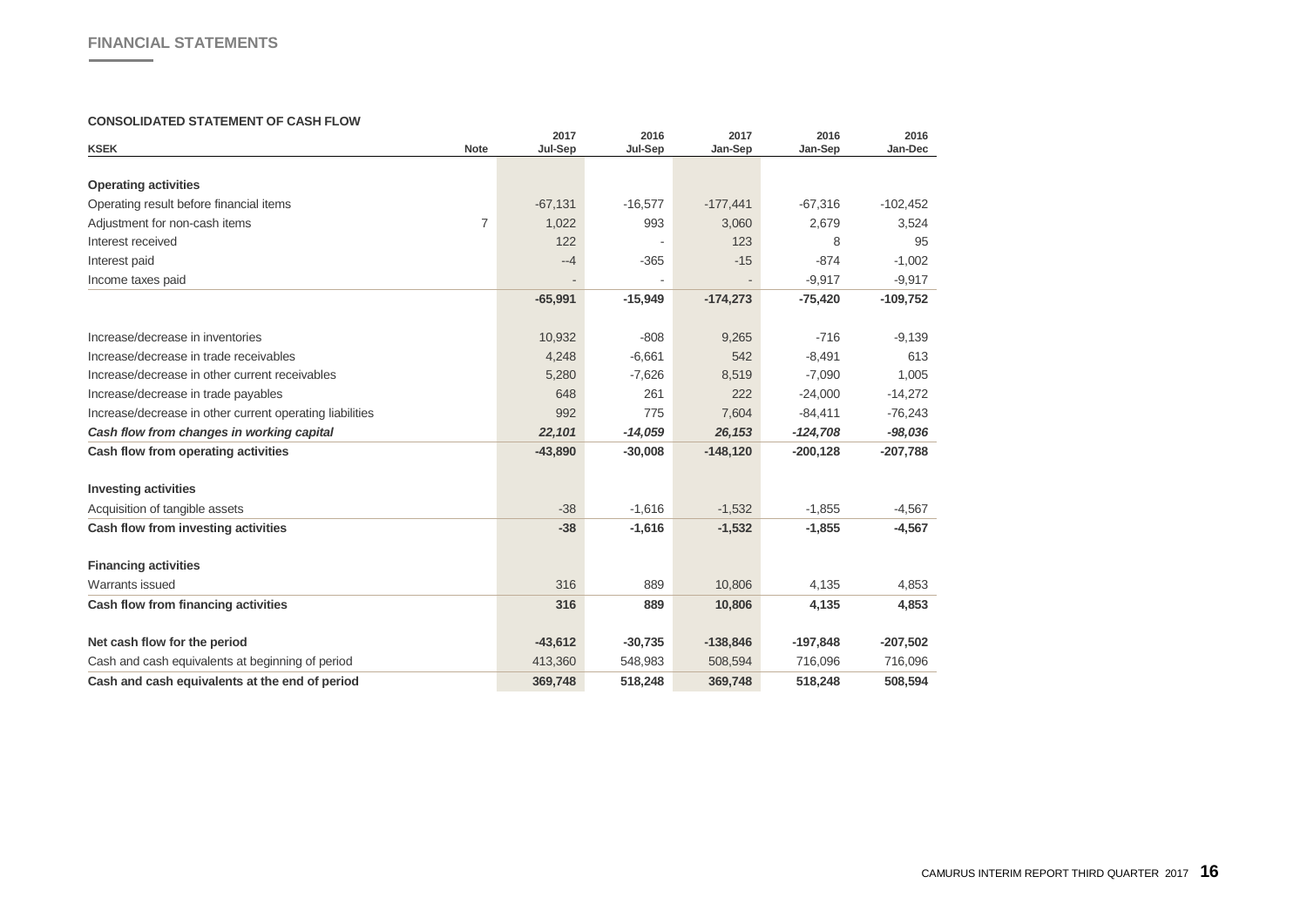#### **INCOME STATEMENT – PARENT COMPANY**

| <b>KSEK</b><br><b>Note</b>            | 2017<br>Jul-Sep | 2016<br>Jul-Sep | 2017       | 2016<br>Jan-Sep | 2016<br>Jan-Dec |
|---------------------------------------|-----------------|-----------------|------------|-----------------|-----------------|
|                                       |                 |                 | Jan-Sep    |                 |                 |
| Net sales                             | 12,519          | 30,531          | 48,850     | 76,611          | 113,737         |
| Cost of goods sold                    | 530             | $-546$          | $-602$     | $-911$          | $-2,140$        |
| <b>Gross profit</b>                   | 13,050          | 29,985          | 48,248     | 75,699          | 111,597         |
| Marketing and distribution costs      | $-5,729$        | $-5,762$        | $-20,631$  | $-15,353$       | $-24,738$       |
| Administrative expenses <sup>1)</sup> | $-19,370$       | $-4,392$        | $-36,526$  | $-13,919$       | $-17,985$       |
| Research and development costs        | $-61,106$       | $-36,182$       | $-173,231$ | $-111,497$      | $-169,994$      |
| Other operating income <sup>2)</sup>  | 5,612           | 294             | 5,642      | 43              | 751             |
| Other operating expenses              | $-132$          |                 | $-871$     | $-728$          |                 |
| <b>Operating result</b>               | $-67,675$       | $-16,057$       | $-177,369$ | $-65,754$       | $-100,370$      |
| Interest income and similar items     | 122             |                 | 123        | 8               | 95              |
| Interest expense and similar items    | $-4$            | $-366$          | $-15$      | $-874$          | $-1,002$        |
| <b>Result after financial items</b>   | $-67,557$       | $-16,422$       | $-177,262$ | $-66,620$       | $-101,277$      |
| Appropriations                        |                 |                 |            |                 | $-1,246$        |
| <b>Result before tax</b>              | $-67,557$       | $-16,422$       | $-177,262$ | $-66,620$       | $-102,523$      |
| 8<br>Tax on profit for the period     | 14,957          | 3,613           | 38,998     | 14,656          | 22,183          |
| <b>Result for the period</b>          | $-52,600$       | $-12,809$       | $-138,264$ | $-51,964$       | $-80,340$       |

1) The increase in cost compared to previous year, is mainly related to group internal recharges.

2) The amount for the period is mainly related to group internal recharge.

Total comprehensive income is the same as profit/loss for the period, as the parent company contains no items that are recognized under other comprehensive income.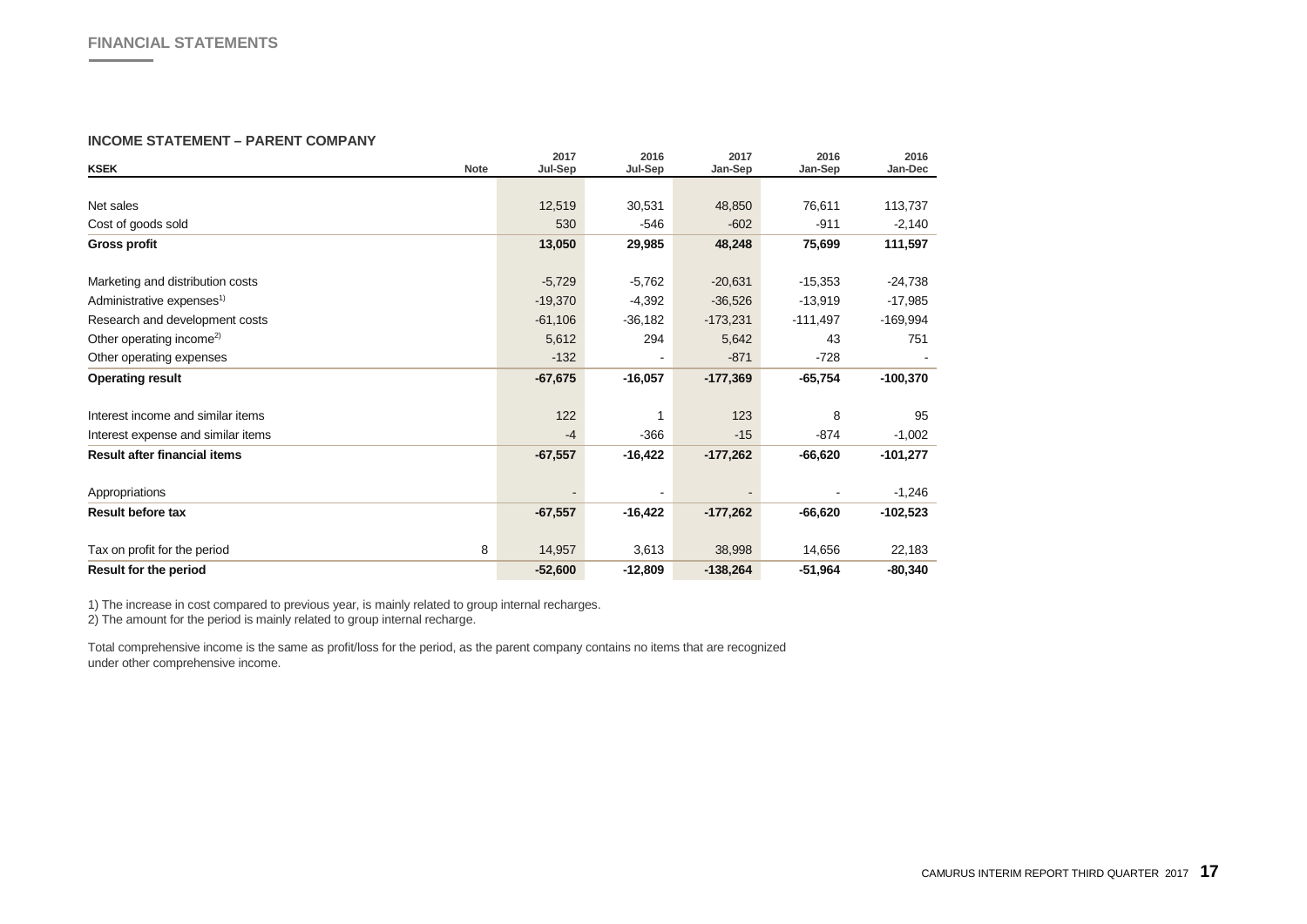#### **BALANCE SHEET – PARENT COMPANY**

| <b>KSEK</b>                      | <b>Note</b> | 30-09-2017 | 30-09-2016 | 31-12-2016 | <b>KSEK</b>                                 | <b>Note</b> | 30-09-2017 | 30-09-2016 | 31-12-2016 |
|----------------------------------|-------------|------------|------------|------------|---------------------------------------------|-------------|------------|------------|------------|
| <b>ASSETS</b>                    |             |            |            |            | <b>EQUITY AND LIABILITES</b>                |             |            |            |            |
| <b>Fixed assets</b>              |             |            |            |            | <b>Restricted equity</b>                    |             |            |            |            |
|                                  |             |            |            |            | Restricted equity (37 281 486 shares)       |             | 932        | 932        | 932        |
| <b>Tangible fixed assets</b>     |             |            |            |            | Statutory reserve                           |             | 11,327     | 11,327     | 11,327     |
| Equipment                        |             | 9,798      | 7,371      | 9,759      | <b>Total restricted equity</b>              |             | 12,259     | 12,259     | 12,259     |
| <b>Financial fixed assets</b>    |             |            |            |            | <b>Unrestricted equity</b>                  |             |            |            |            |
| Interest in Group companies      |             | 816        | 573        | 816        | Retained earnings                           |             | $-62,595$  | 17,746     | 17,746     |
| Deferred tax assets              | 8           | 105,571    | 59,047     | 66,574     | Share premium reserve                       |             | 608,225    | 596, 699   | 597,418    |
| <b>Total fixed assets</b>        |             | 116,185    | 66,991     | 77,149     | Result for the period                       |             | $-138,264$ | $-51,964$  | $-80,340$  |
|                                  |             |            |            |            | <b>Total unrestricted equity</b>            |             | 407,366    | 562,482    | 534,823    |
| <b>Current assets</b>            |             |            |            |            | <b>TOTAL EQUITY</b>                         |             | 419,625    | 574,741    | 547,083    |
| <b>Inventories</b>               |             |            |            |            | <b>LIABILITIES</b>                          |             |            |            |            |
| Finished goods                   |             | 271        | 289        | 300        | <b>Untaxed reserves</b>                     |             |            |            |            |
| Raw materials                    |             | 2,843      | 3,668      | 12,080     | Depreciation/amortization in excess of plan |             | 3,486      | 2,239      | 3,486      |
|                                  |             |            |            |            | <b>Total untaxed reserves</b>               |             | 3,486      | 2,239      | 3,486      |
| <b>Current receivables</b>       |             |            |            |            |                                             |             |            |            |            |
| Trade receivables                |             | 7,762      | 17,408     | 8,304      | <b>Long-term liabilities</b>                |             |            |            |            |
| Other receivables                |             | 4,624      | 3,669      | 3,855      | Liability to subsidiaries                   |             | 571        | 573        | 573        |
| Prepayments and accrued income   |             | 6,914      | 24,742     | 16,459     | <b>Total long-term liabilities</b>          |             | 571        | 573        | 573        |
| <b>Total current receivables</b> |             | 19,299     | 45,820     | 28,618     |                                             |             |            |            |            |
|                                  |             |            |            |            | <b>Short-term liabilities</b>               |             |            |            |            |
| Cash and bank deposits           |             | 369,586    | 518,248    | 508,351    | Liabilities to Group companies              |             | 4,903      |            |            |
| <b>Total current assets</b>      |             | 391,999    | 568,024    | 549,351    | Trade payables                              |             | 17,781     | 7,832      | 17,560     |
| <b>TOTAL ASSETS</b>              |             | 508,183    | 635,015    | 626,499    | Other liabilities                           |             | 2,557      | 1,933      | 2,571      |
|                                  |             |            |            |            | Accrued expenses and deferred income        |             | 59,259     | 47,698     | 55,227     |
|                                  |             |            |            |            | <b>Total short-term liabilities</b>         |             | 84,501     | 57,462     | 75,358     |

**TOTAL EQUITY AND LIABILITY 508,183 635,015 626,499**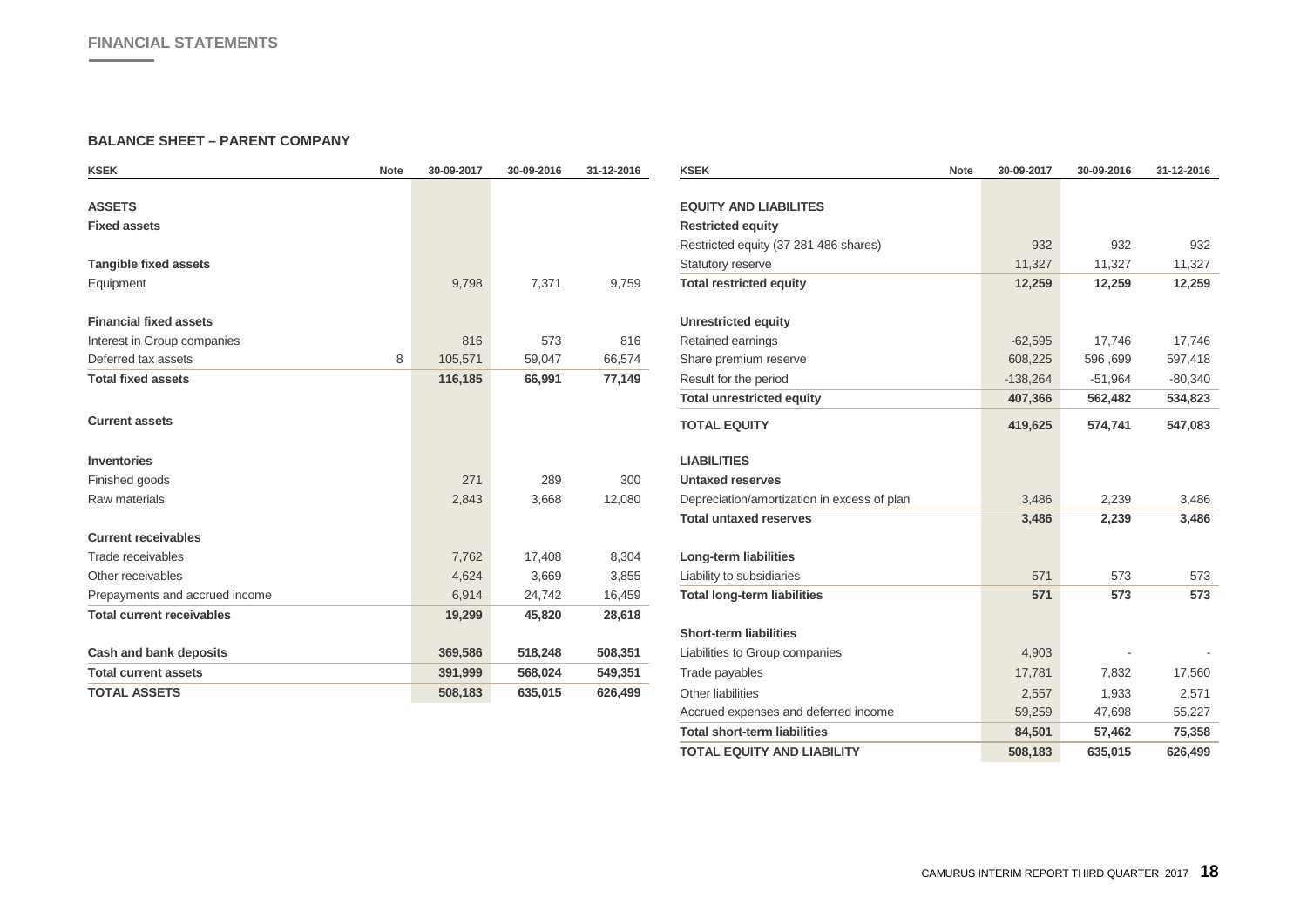| <b>MSEK</b>                                     | 2017<br>Jul-Sep | 2016<br>Jul-Sep | 2017<br>Jan-Sep | 2016<br>Jan-Sep | 2016<br>Jan-Dec |
|-------------------------------------------------|-----------------|-----------------|-----------------|-----------------|-----------------|
|                                                 |                 |                 |                 |                 |                 |
| Net revenues                                    | 12.5            | 30.5            | 48.8            | 76.6            | 113.7           |
| Operating result                                | $-67.1$         | $-16.6$         | $-177.4$        | $-67.3$         | $-102.5$        |
| Result for the period                           | $-52.3$         | $-13.2$         | $-138.4$        | $-53.2$         | $-81.0$         |
| Cash flow from operating activities             | $-43.9$         | $-30.0$         | $-148.1$        | $-200.1$        | $-207.8$        |
| Cash and cash equivalents                       | 369.7           | 518.2           | 369.7           | 518.2           | 508.6           |
| Equity                                          | 436.8           | 591.5           | 436.8           | 591.5           | 564.4           |
| Equity ratio in Group, percent                  | 84%             | 91%             | 84%             | 91%             | 88%             |
| <b>Total assets</b>                             | 520.4           | 649.0           | 520.4           | 649.0           | 639.8           |
| Average number of shares, before dilution       | 37,281,486      | 37,281,486      | 37,281,486      | 37,281,486      | 37,281,486      |
| Average number of shares, after dilution*)      | 38,310,188      | 37,618,063      | 37,961,763      | 37,432,224      | 37,487,937      |
| Earnings per share before dilution, SEK         | $-1.40$         | $-0.35$         | $-3.71$         | $-1.43$         | $-2.17$         |
| Earnings per share after dilution, SEK*)        | $-1.40$         | $-0.35$         | $-3.71$         | $-1.43$         | $-2.17$         |
| Equity per share before dilution, SEK           | 11.72           | 15.87           | 11.72           | 15.87           | 15.14           |
| Equity per share after dilution, SEK*)          | 11.40           | 15.70           | 11.51           | 15.70           | 15.06           |
| Number of employees at the end of period        | 69              | 58              | 69              | 58              | 62              |
| Number of employees in R&D at the end of period | 48              | 42              | 48              | 42              | 44              |
| R&D costs as a percentage of operating expenses | 77%             | 78%             | 78%             | 79%             | 80%             |
|                                                 |                 |                 |                 |                 |                 |

*\*) The dilution effect is calculated according to IAS 33*

#### **Cash and cash equivalent**

Cash and cash bank balances

**Equity ratio, %** Equity divided by total capital

**Average number of shares, before dilution** Weighted average number of shares before adjustment for dilution effect of net shares

**Average number of shares, after dilution** Weighted average number of shares adjustment for the dilution effect of new shares

**Earnings per share before dilution, SEK** Result divided by the weighted average number of shares outstanding before dilution

**Earnings per share after dilution, SEK** Result divided by the weighted average number of shares outstanding after dilution

**Equity per share before dilution, SEK** Equity divided by the weighted number of shares at the end of the period before dilution

#### **Equity per share after dilution, SEK**

Equity divided by the weighted number of shares at the end of the period after dilution

#### **R&D costs as percentage of operating expenses**

Research and development costs divided by operating expenses (marketing and distribution costs, administrative expenses and research and development costs)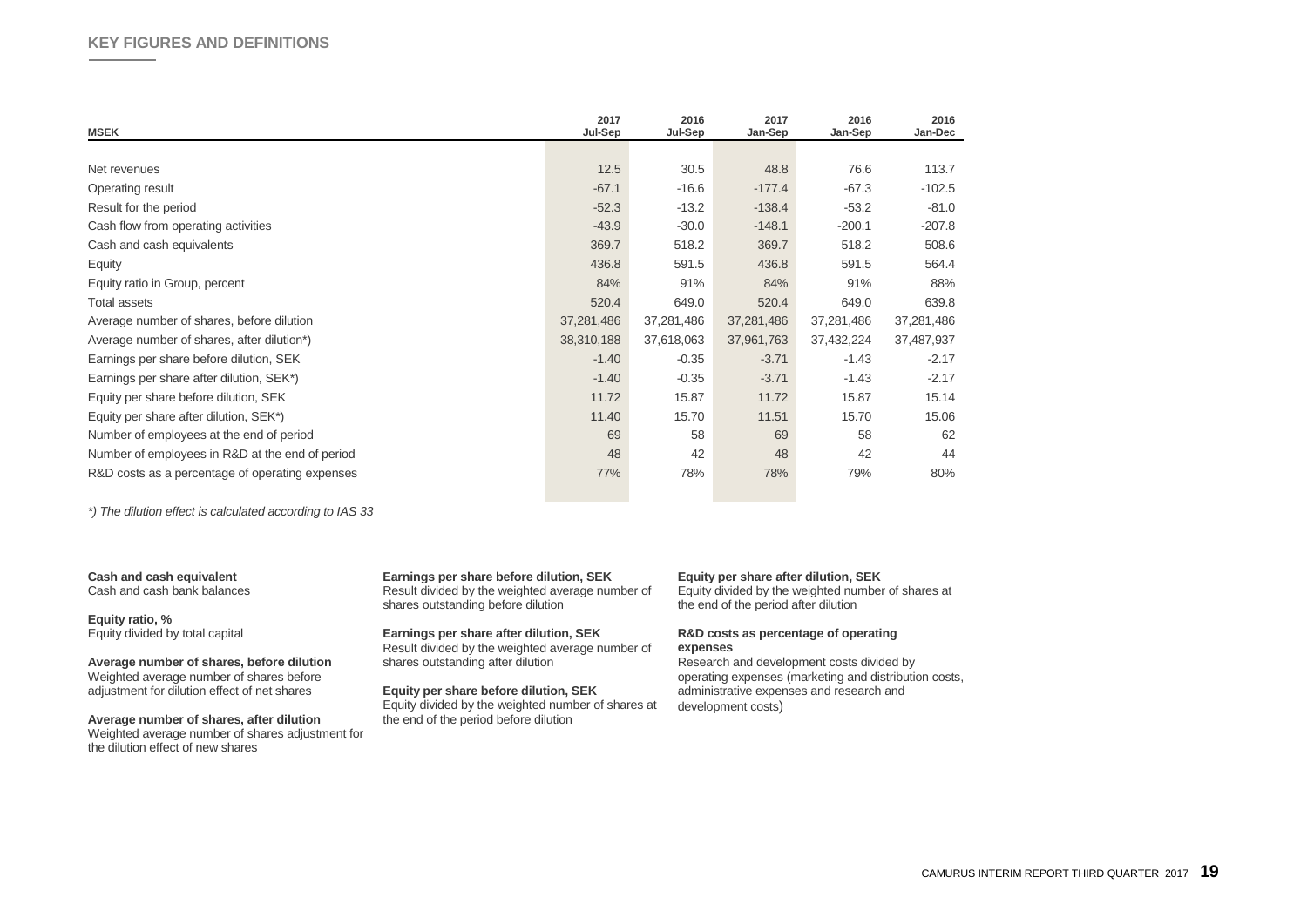#### **Note 1** General information

Camurus AB, Corp. ID no. 556667-9105 is the parent company of the Camurus Group. Camurus AB's registered office is based in Lund, Sweden, at Ideon Science Park, 223 70 Lund. Camurus AB Group's interim report for the third quarter 2017 was approved for publication in accordance with a decision by the Board of Directors on October 25, 2017.

All amounts are stated in SEK thousand (KSEK), unless otherwise indicated. Figures in brackets refer to the year-earlier period.

#### **Note 2 Summary of key accounting policies**

The consolidated financial statements for the Camurus AB Group ("Camurus") have been prepared in accordance with International Financial Reporting Standards (IFRS) as adopted by the EU, as well as the Swedish Financial Reporting Board's Recommendation RFR 1 Supplementary Accounting Rules for Groups, and the Swedish Annual Account Act.

This interim report has been drawn up in accordance with IAS 34, Interim Financial Reporting, the Swedish Annual Accounts Act and RFR 1 Supplementary Accounting Rules the Groups.

The parent company statements have been prepared in accordance with the Annual Accounts Act and recommendation RFR 2 Accounting for legal entities from the Swedish Financial Reporting Board. The application of RFR 2 means that the parent company in the interim report for the legal entity shall apply all EU-approved IFRS standards and statements as far as possible within the framework of the Annual Accounts Act, the Pension Obligations Vesting Act

(Tryggandelagen) and taking into consideration the relationship between accounting and taxation. The parent company's accounting policies are the same for the Group, unless otherwise stated in Note 2.2.

The most important accounting policies that are applied in the preparation of these consolidated financial statements are detailed below and are the same and are consistent with those used in the preparation of Annual Report 2016, see

camurus.com/Investors/Financial Reports. No revised assessment regarding the impact from the coming IFRS standards, IFRS 15 and IFRS 9, has been made, i.e. the standards will not have significant impact.

#### **2.1 BASIS OF PREPARATION OF REPORTS 2.1.1 Changes to accounting policies and disclosures**

New or revised IFRS standards that have come into force have not had any material impact on the Group.

#### **2.2 PARENT COMPANY'S ACCOUNTING POLICIES**

The parent company applies accounting policies that differ from those of the Group in the cases stated below.

#### **Internally generated intangible assets**

All expenses that relate to the development of internally generated intangible assets are recognized as expenses as they arise.

#### **Interest in subsidiary**

Interests in subsidiaries are reported at cost, less any impairment losses. The cost includes acquisition-related expenses and any additional considerations.

When there is an indication that interests in subsidiaries have decreased in value, a calculation is made of the recoverable amount. If this amount is lower than the reported amount, an impairment is carried out. Impairment losses are recognized under the item "Result from interest in Group companies".

#### **Group contributions**

Group contributions paid by the parent company to subsidiaries and Group contributions received from subsidiaries by the parent company are recognized as appropriations.

#### **Financial instruments**

IAS 39 is not applied in the parent company and financial instruments are measured at cost.

#### **Share-based payment**

Camurus has two long-term incentive programs active for the company's employees. The warrants are valued by an independent institute in accordance with Black&Scholes model and are acquired by the participants at market value. As part of the program, the participants receive a threepiece stay-on bonus from the company in form of gross salary additions equivalent to the amount paid by the participant for the subscription warrants. As the stay-on bonus is conditional on continued employment, costs including social security fee, are based on how much has been earned, and are expensed over the vesting period. Expenses are recognized as personnel cost in the income statement *Warrant program TO2016/2019* Maximum 550,000 warrants could be issued and the program was introduced in accordance with a decision by the Annual General Meeting in May 2016. *Warrant program TO2017/2020*

Maximum 750,000 warrants can be issued and the program was introduced in accordance with a decision by the Annual General Meeting in May 2017.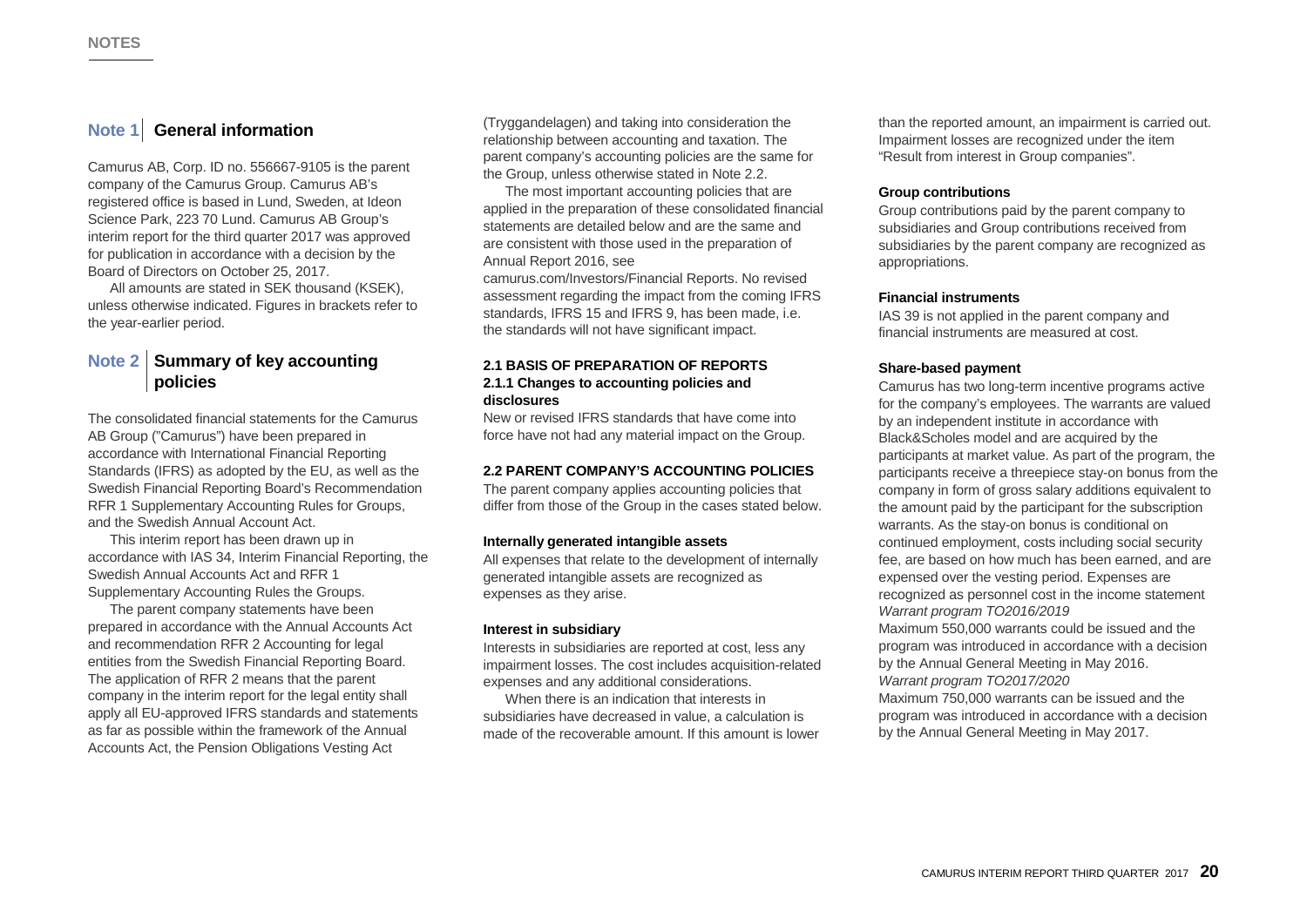### **Note 3 Segment information**

The highest executive decision maker is the function responsible for allocating resources and assessing the operating segments results. In the Group this function is identified as the CEO based on the information he manages. As the operations in the Group, i.e. the development of pharmaceutical products based on Camurus' technology platform, is organized as an integrated unit, with similar risks and opportunities for the products and services produced, the entire Group's business constitutes one operating segment. The operating segment is monitored in a manner consistent with the internal reporting provided to the chief operating decision maker. In the internal reporting to the CEO, only one segment is used.

#### **Group-wide information**

To follow is a breakdown of revenues from all products and services.

| <b>KSEK</b>                                     | 2017<br>Jul-Sep | 2016<br>Jul-Sep | 2017<br>Jan-Sep | 2016<br>Jan-Sep | 2016<br>Jan-Dec |
|-------------------------------------------------|-----------------|-----------------|-----------------|-----------------|-----------------|
|                                                 |                 |                 |                 |                 |                 |
| Sales of development related goods and services | 7.991           | 11.913          | 36.666          | 46.746          | 68.112          |
| Milestone payments                              | 4,820           | 17.220          | 7,025           | 19.518          | 34,217          |
| Licensing revenues*)                            | $-719$          | 80              | 3.195           | 8.425           | 8.485           |
| Other                                           | 428             | 1.318           | 1.964           | 1.922           | 2,923           |
| <b>Total</b>                                    | 12,520          | 30.531          | 48,850          | 76.611          | 113,737         |

Revenues from external customers are allocated by country, based on where the customers are located.

| <b>KSEK</b>              | 2017<br>Jul-Sep | 2016<br>Jul-Sep | 2017<br>Jan-Sep | 2016<br>Jan-Sep | 2016<br>Jan-Dec |
|--------------------------|-----------------|-----------------|-----------------|-----------------|-----------------|
|                          |                 |                 |                 |                 |                 |
| Europe                   | $-103$          | 5.697           | 6,973           | 20.792          | 22,921          |
| (of which Sweden)        | (116)           | (770)           | (184)           | (3,661)         | (3, 727)        |
| North America            | 7,489           | 24.491          | 36,148          | 52.998          | 87,359          |
| Other geographical areas | 5,134           | 343             | 5,729           | 2.821           | 3,457           |
| Total                    | 12,520          | 30,531          | 48,850          | 76,611          | 113,737         |

Revenues during the quarter of approximately MSEK 7,5 (26,6) relate to one single external customer. All fixed assets are located in Sweden.

\*) The outcome in the reporting period is attributable to an accrual effect between the quarters.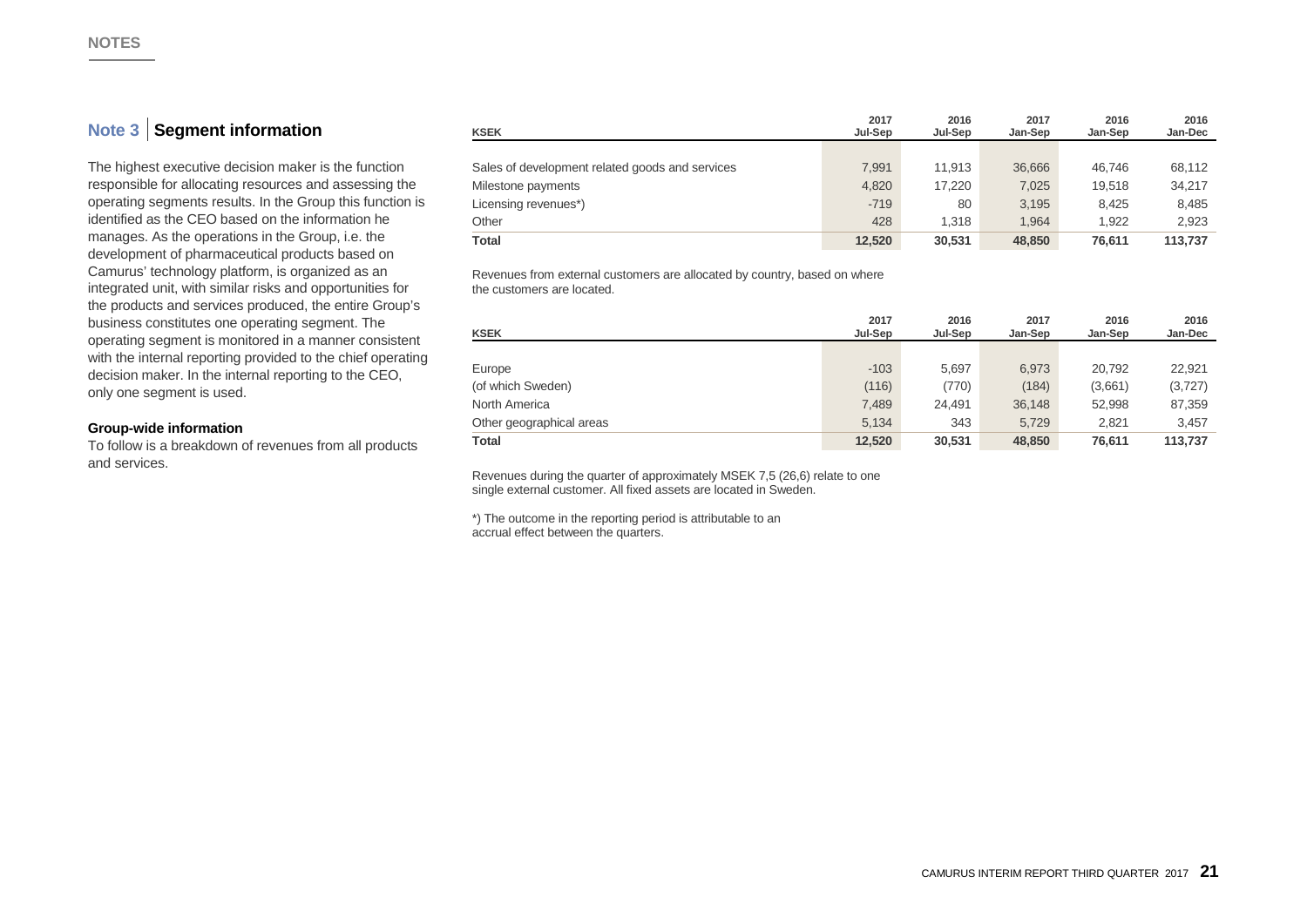### **Note 4 Earnings per share**

#### a) Before dilution

Earnings per share before dilution is calculated by dividing the result attributable to shareholders of the parent company by a weighted average number of ordinary shares outstanding during the period. During the period, no shares held as treasury shares by the parent company have been repurchased.

| <b>KSEK</b>                                                           | 2017<br>Jul-Sep | 2016<br>Jul-Sep | 2017<br>Jan-Sep | 2016<br>Jan-Sep | 2016<br>Jan-Dec |
|-----------------------------------------------------------------------|-----------------|-----------------|-----------------|-----------------|-----------------|
|                                                                       |                 |                 |                 |                 |                 |
| Result attributable to parent company shareholders                    | $-52.327$       | $-13.215$       | $-138.377$      | $-53.182$       | $-80.993$       |
| Total                                                                 | $-52.327$       | $-13.215$       | $-138.377$      | $-53.182$       | $-80.993$       |
|                                                                       |                 |                 |                 |                 |                 |
| Weighted average number of ordinary shares outstanding<br>(thousands) | 37,281          | 37.281          | 37.281          | 37.281          | 37,281          |

#### b) After dilution

In order to calculate earnings per share after dilution, the number of existing ordinary shares is adjusted for the dilutive effect of the weighted average number of outstanding ordinary shares. The parent company has one category of ordinary shares with anticipated dilution effect in the form of warrants. For warrants, a calculation is made of the number of shares that could have been purchased at fair value (calculated as the average market price for the year for the parent company's shares), at an amount corresponding to the monetary value of the subscription rights linked to outstanding warrants. The number of shares calculated as above are compared to the number of shares that would have been issued assuming the warrants are exercised.

| <b>KSEK</b>                                                                                                      | 2017<br>Jul-Sep | 2016<br>Jul-Sep | 2017<br>Jan-Sep | 2016<br>Jan-Sep | 2016<br>Jan-Dec |
|------------------------------------------------------------------------------------------------------------------|-----------------|-----------------|-----------------|-----------------|-----------------|
|                                                                                                                  |                 |                 |                 |                 |                 |
| Result attributable to parent company shareholders                                                               | $-52.327$       | $-13.215$       | $-138,377$      | $-53.182$       | $-80,993$       |
| Total                                                                                                            | $-52,327$       | $-13.215$       | $-138.377$      | $-53.182$       | $-80,993$       |
| Weighted average number of ordinary shares outstanding<br>(thousands)                                            | 37,281          | 37.281          | 37,281          | 37.281          | 37,281          |
| Adjustments:                                                                                                     |                 |                 |                 |                 |                 |
| - Warrants (thousands)                                                                                           | 1,029           | 337             | 680             | 151             | 207             |
| - Share issues (thousands)                                                                                       | ۰               |                 |                 |                 |                 |
| Weighted average number of ordinary shares in<br>calculation of earnings per share after dilution<br>(thousands) | 38,310          | 37,618          | 37,962          | 37.432          | 37,488          |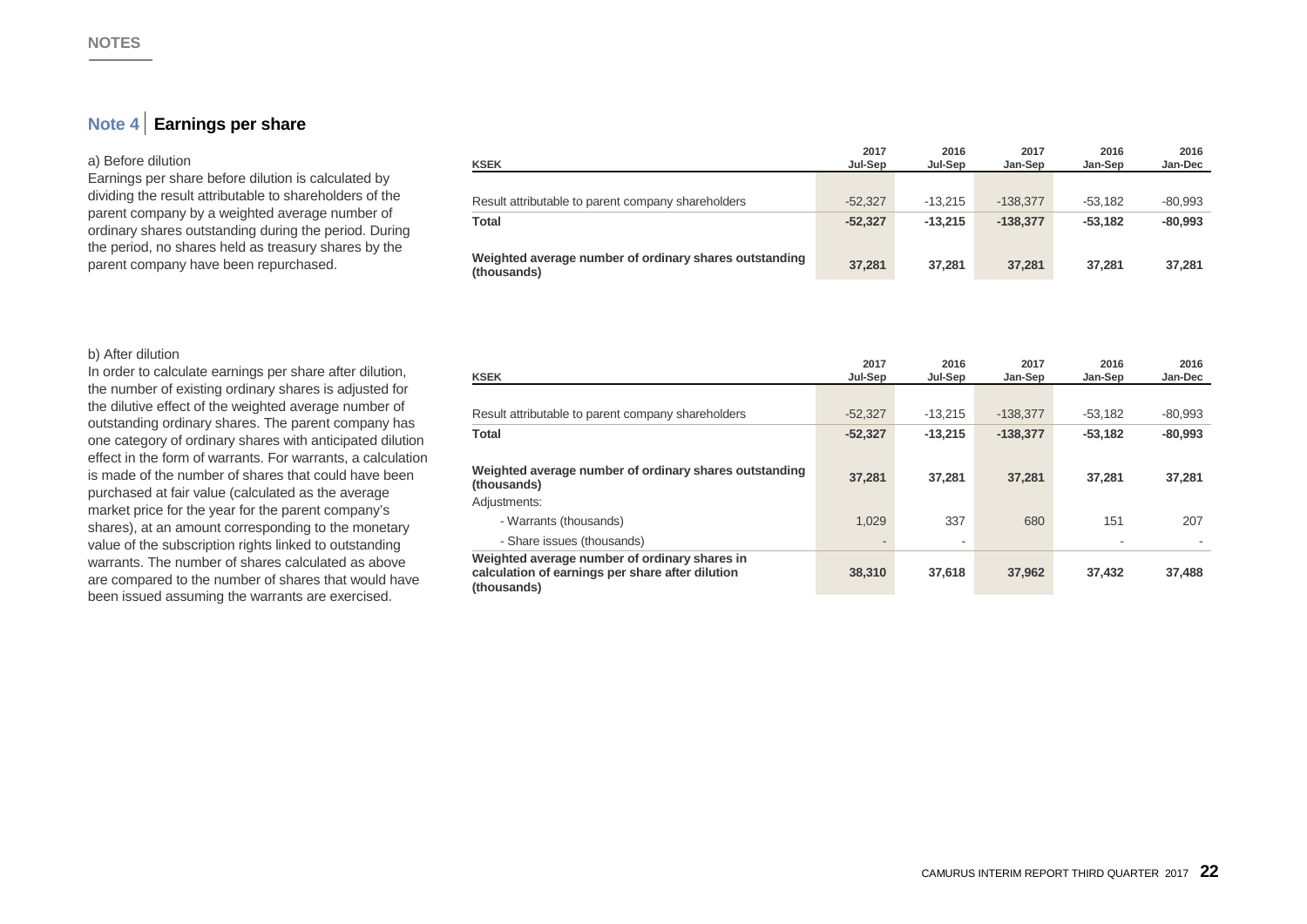#### **Note 5 Financial instruments – Fair value of financial assets and liability measured at amortized cost**

All of the Group's financial instruments that are measured at amortized cost are short-term and expire within one year. The fair value of these instruments is deemed to correspond to their reported amounts, since discounting effects are minimal.

### **Note 6 Related party transaction**

Investor relations services have been acquired from Piir & Partners AB, whose representative is a member of the management team. Pricing is done in accordance with market terms and costs are expensed in relation to utilization rate. During the period the company has purchased services from Piir & Partner AB to a value of MSEK 0 (0,3). At the end of the period the company had a debt to Piir & Partner AB regarding these services that amounted to MSEK 0 (0,3).

| <b>Carrying amount, KSEK</b>     | 30-09-2017               | 30-09-2016 | 31-12-2016 |
|----------------------------------|--------------------------|------------|------------|
|                                  |                          |            |            |
| Loans and receivables            |                          |            |            |
| Trade receivables                | 7,762                    | 17,408     | 8,304      |
| Receivables from Group companies |                          |            |            |
| Other receivables                | $\overline{\phantom{a}}$ |            |            |
| Cash and cash equivalents        | 369,748                  | 518,248    | 508,594    |
| <b>Total</b>                     | 377,510                  | 535,656    | 516,898    |
| <b>Other liabilities</b>         |                          |            |            |
| Other financial liabilities      |                          |            |            |
| Liabilities to Group companies   | -                        |            |            |
| Trade payables                   | 17,782                   | 7,832      | 17,560     |
| Other current liabilities        | 191                      | 191        | 191        |
| Total                            | 17,973                   | 8,023      | 17,751     |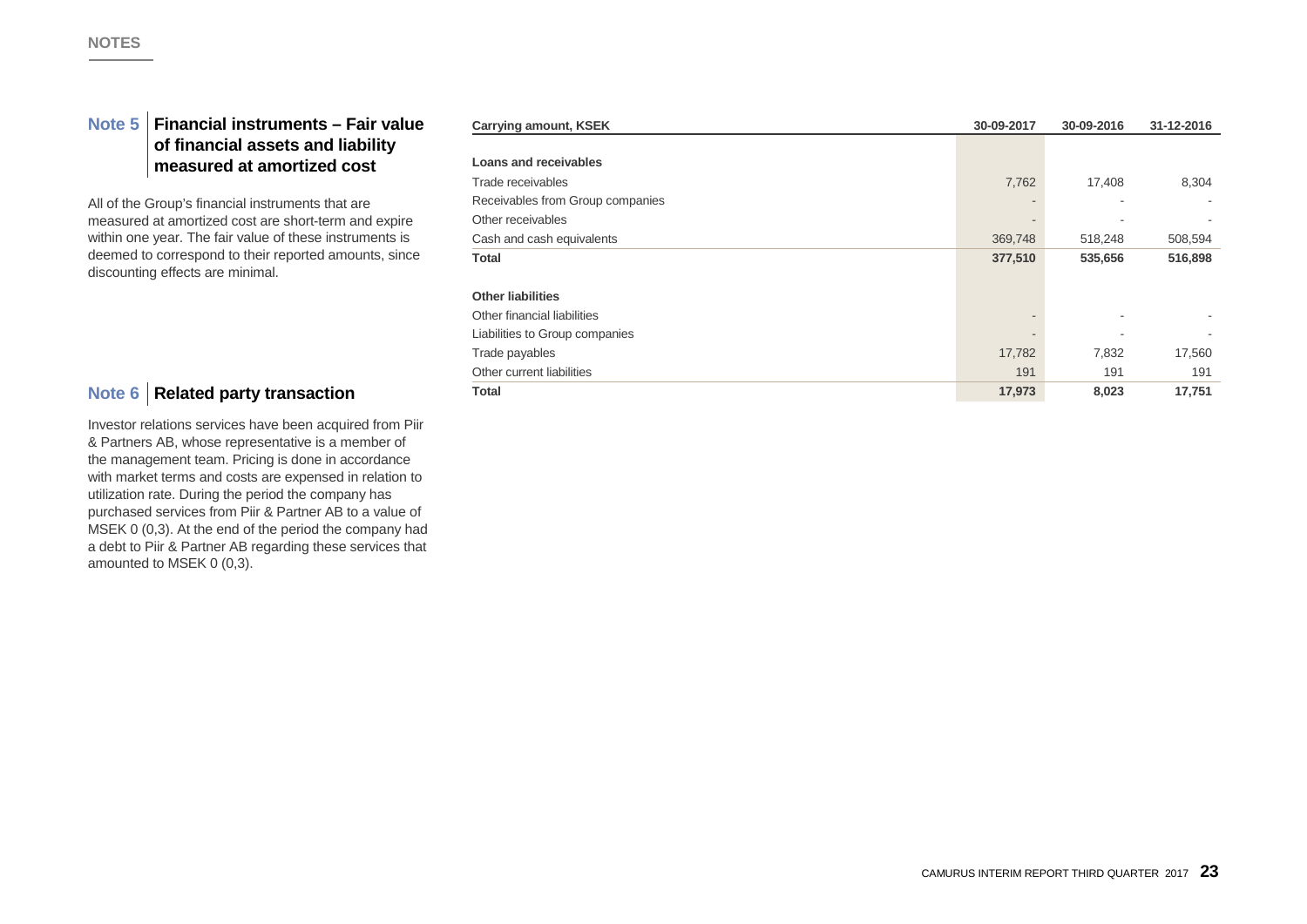## **Note 7 Other non-cash items**

Adjustment for non-cash items:

| <b>KSEK</b>  | 2017<br>Jul-Sep | 2016<br>Jul-Sep | 2017<br>Jan-Sep | 2016<br>Jan-Sep | 2016<br>Jan-Dec |
|--------------|-----------------|-----------------|-----------------|-----------------|-----------------|
| Depreciation | 1,022           | 993             | 3,060           | 2,679           | 3,524           |
| <b>Total</b> | 1,022           | 993             | 3,060           | 2,679           | 3,524           |

### **Note 8 Deferred tax**

Tax for the quarter amounted to MSEK 14,7 (3,7), primary attributable to the negative result.

## **Note 9 Equity**

The change in equity for the quarter is mainly attributable to the loss.

> *This information is information that Camurus AB is obliged to make public pursuant to the EU Market Abuse Regulation and the Swedish Securities Markets Act. The information was submitted for publication, through the agency of the chief executive officer, 07.00 AM (CET) on October 26, 2017.*